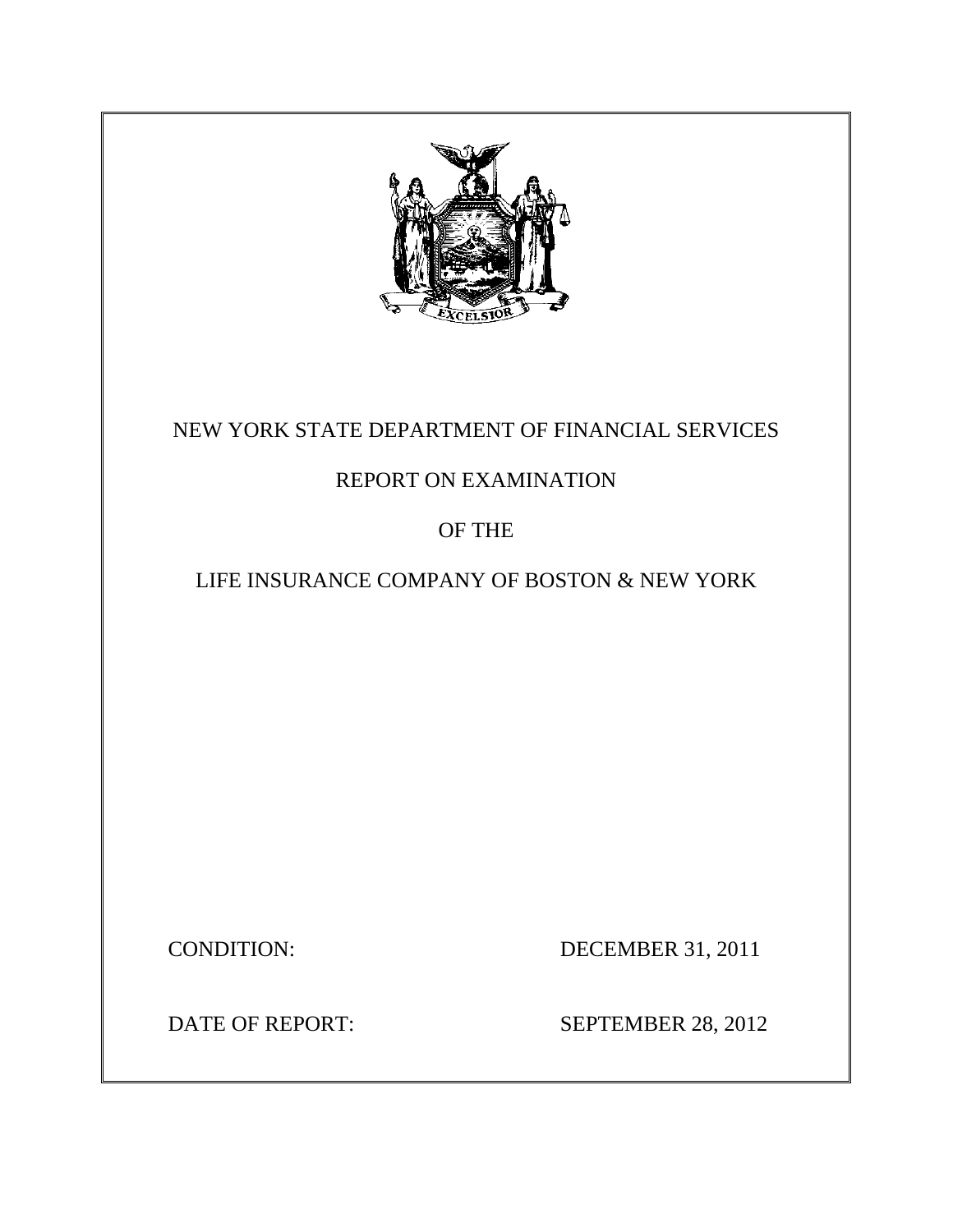## NEW YORK STATE DEPARTMENT OF FINANCIAL SERVICES

### REPORT ON EXAMINATION

## OF THE

## LIFE INSURANCE COMPANY OF BOSTON & NEW YORK

## AS OF

## DECEMBER 31, 2011

DATE OF REPORT:

**SEPTEMBER 28, 2012** 

EXAMINER: CHACKO THOMAS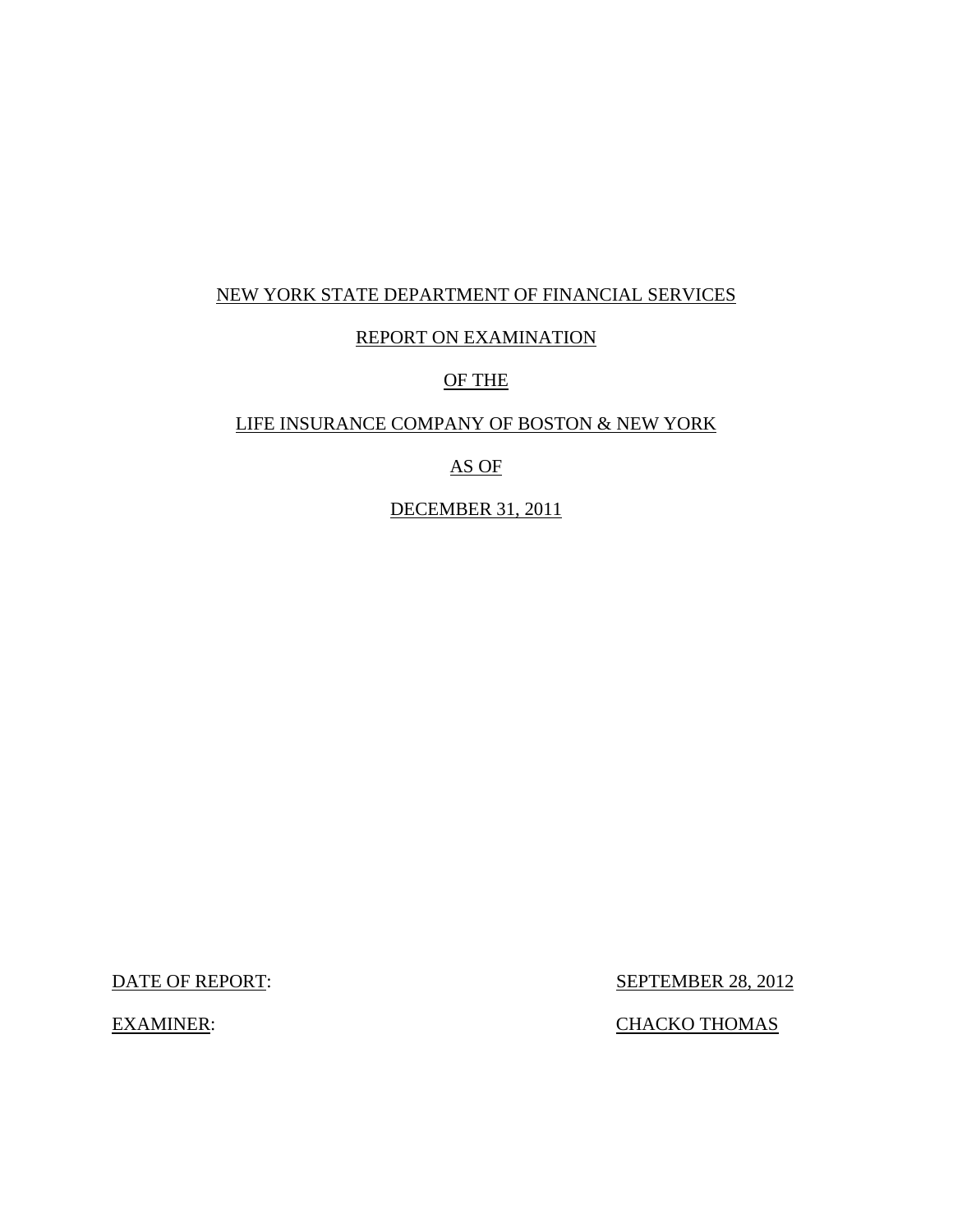## TABLE OF CONTENTS

| <b>ITEM</b>      |                                      | PAGE NO.       |
|------------------|--------------------------------------|----------------|
| 1.               | Scope of examination                 | $\overline{2}$ |
| 2.               | Description of Company               | $\overline{4}$ |
|                  | A. History                           | $\overline{4}$ |
|                  | B. Holding company                   | $\overline{4}$ |
|                  | C. Organizational chart              | $\overline{4}$ |
|                  | D. Service agreements                | 5              |
|                  | E. Management                        | 5              |
| 3.               | Territory and plan of operations     | 8              |
|                  | A. Statutory and special deposits    | 8              |
|                  | <b>B.</b> Direct operations          | 8              |
|                  | C. Reinsurance                       | 9              |
| $\overline{4}$ . | Significant operating results        | 10             |
| 5.               | <b>Financial statements</b>          | 15             |
|                  | A. Independent accountants           | 15             |
|                  | <b>B.</b> Net admitted assets        | 16             |
|                  | C. Liabilities, capital and surplus  | 17             |
|                  | D. Condensed summary of operations   | 18             |
|                  | E. Capital and surplus account       | 19             |
| 6.               | Market conduct activities            | 20             |
|                  | A. Advertising and sales activities  | 20             |
|                  | B. Underwriting and policy forms     | 20             |
|                  | C. Treatment of policyholders        | 20             |
| 7.               | Prior report summary and conclusions | 21             |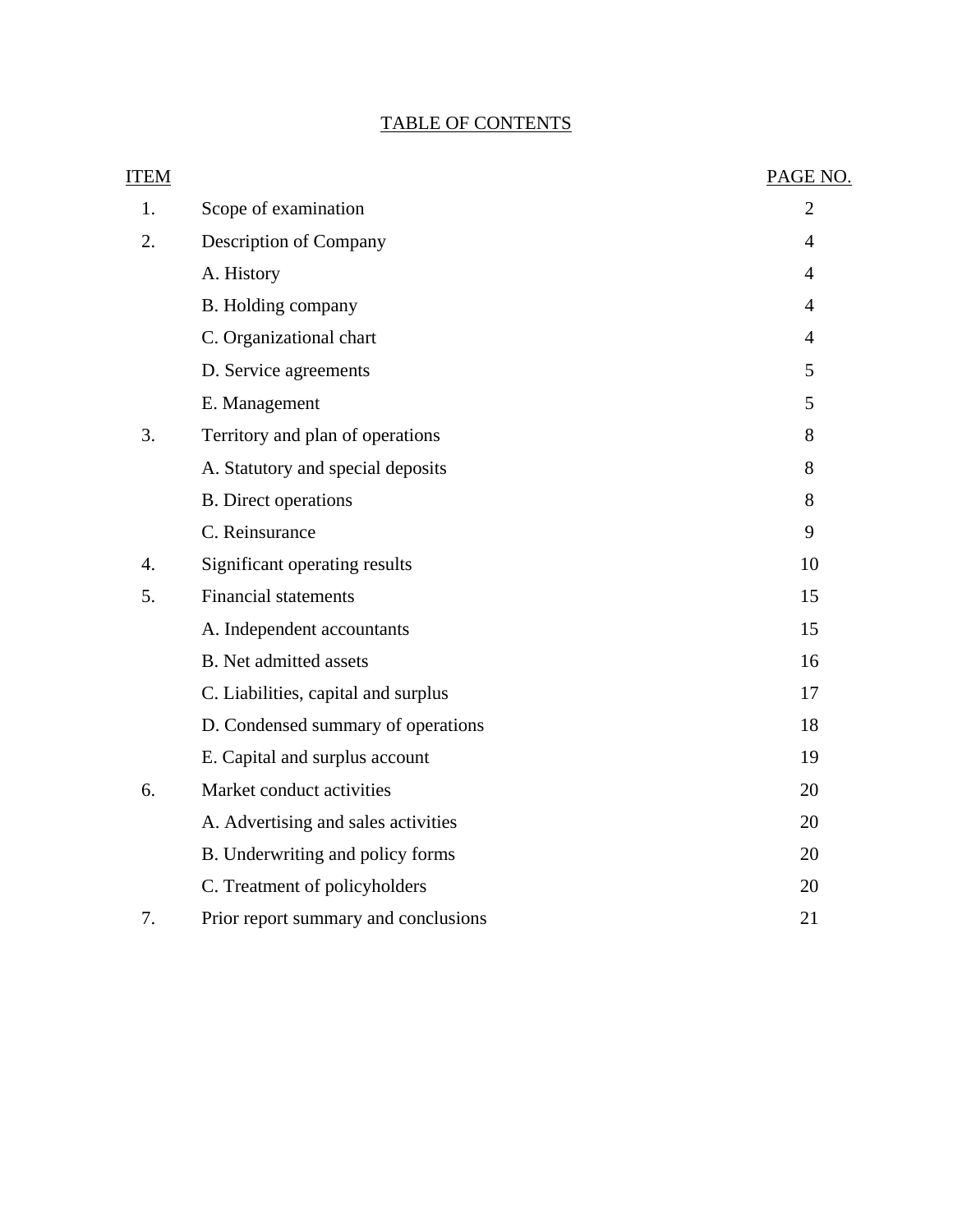

Andrew M. Cuomo Benjamin M. Lawsky Governor Superintendent Superintendent Superintendent Superintendent Superintendent

November 3, 2014

Honorable Benjamin M. Lawsky Superintendent of Financial Services New York, New York 10004

Sir:

In accordance with instructions contained in Appointment No. 30815, dated May 3, 2012 and annexed hereto, an examination has been made into the condition and affairs of Life Insurance Company of Boston & New York, hereinafter referred to as "the Company," at its home office located at 277 North Avenue, Suite 200, New Rochelle, New York 10801.

Wherever "Department" appears in this report, it refers to the New York State Department of Financial Services.

The report indicating the results of this examination is respectfully submitted.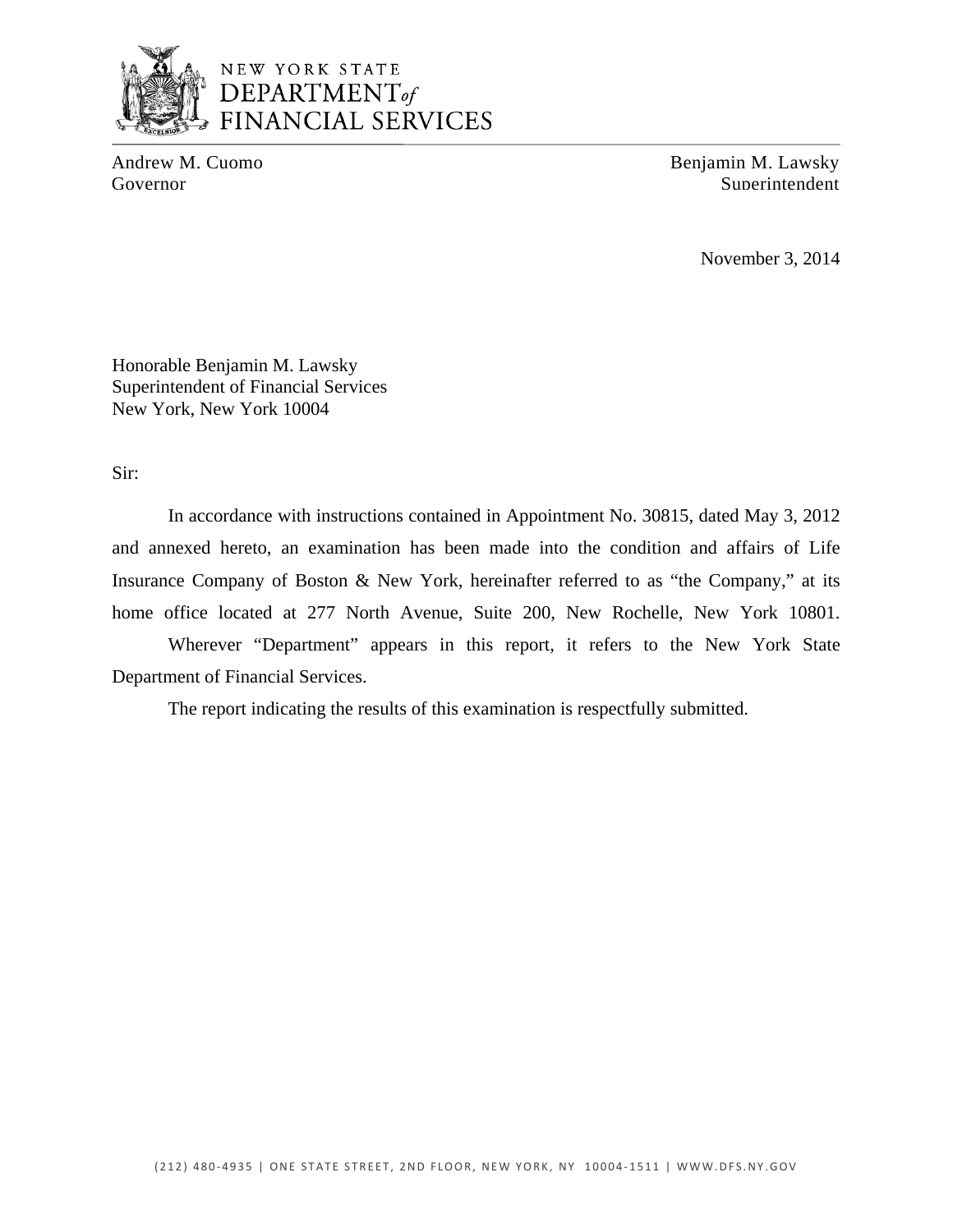### 1. SCOPE OF EXAMINATION

<span id="page-4-0"></span>The examination of the Company was a full scope examination as defined in the *NAIC Financial Condition Examiners Handbook, 2012 Edition* (the "Handbook"). The examination covers the four-year period from January 1, 2008 through December 31, 2011. The examination was conducted observing the guidelines and procedures in the Handbook and, where deemed appropriate by the examiner, transactions occurring subsequent to December 31, 2011 but prior to the date of this report (i.e., the completion date of the examination) were also reviewed.

In the course of the examination, a review was also made of the manner in which the Company conducts its business and fulfills its contractual obligations to policyholders and claimants. The results of this review are contained in item 6 of this report.

The examination was conducted on a risk focused basis in accordance with the provisions of the Handbook published by the National Association of Insurance Commissioners ("NAIC"). The Handbook guidance provides for the establishment of an examination plan based on the examiner's assessment of risk in the insurer's operations and utilizing that evaluation in formulating the nature and extent of the examination. The examiner planned and performed the examination to evaluate the current financial condition as well as identify prospective risks that may threaten the future solvency of the insurer. The examiner identified key processes, assessed the risks within those processes and evaluated the internal control systems and procedures used to mitigate those risks. The examination also included assessing the principles used and significant estimates made by management, evaluating the overall financial statement presentation, and determining management's compliance with New York statutes and Department guidelines, Statutory Accounting Principles as adopted by the Department and annual statement instructions.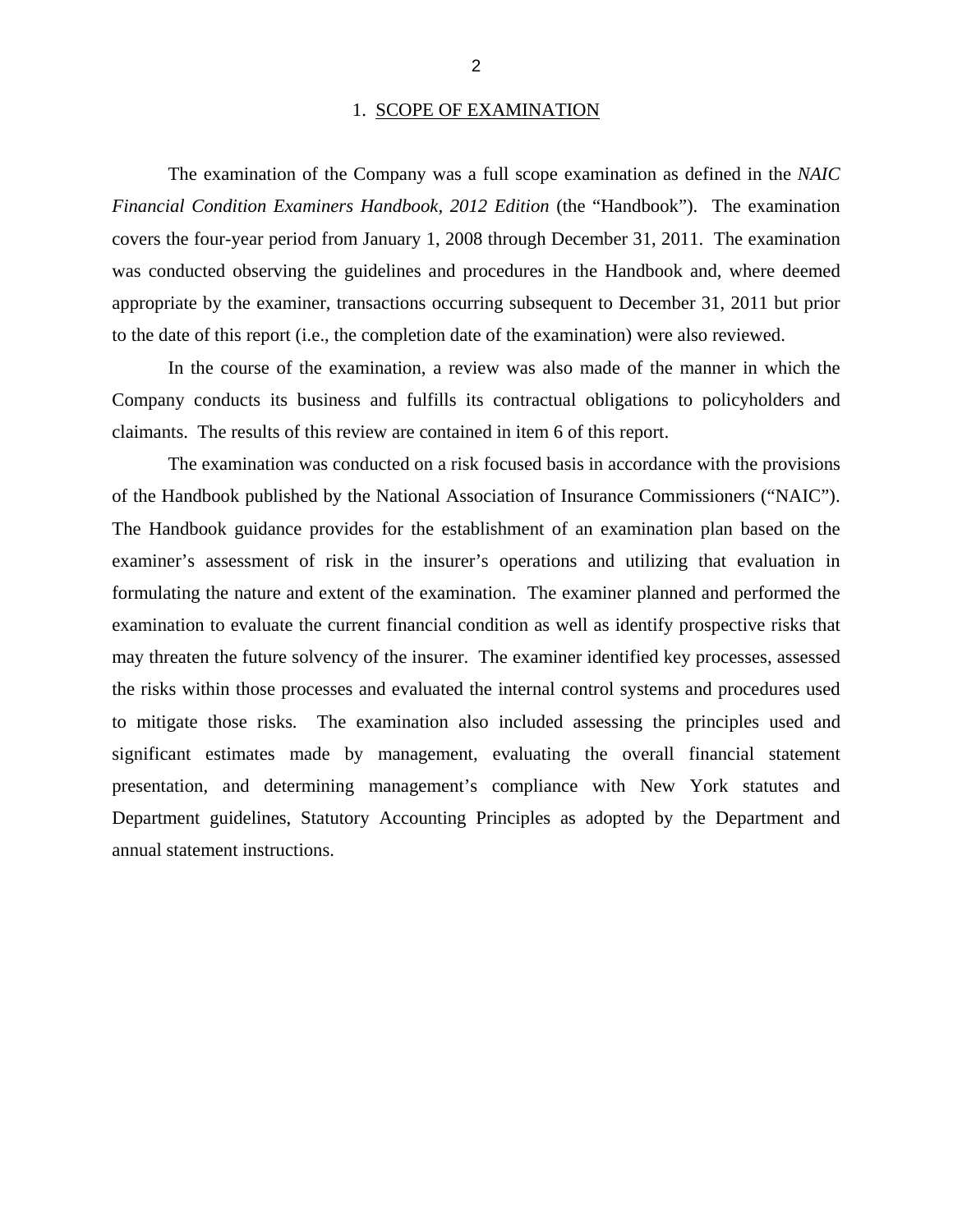Information about the Company's organizational structure, business approach and control environment were utilized to develop the examination approach. The Company's risks and management activities were evaluated incorporating the NAIC's nine branded risk categories. These categories are as follows:

- Pricing/Underwriting
- Reserving
- Operational
- Strategic
- Credit
- Market
- Liquidity
- Legal
- Reputational

The Company was audited annually, for the years 2008 through 2011, by the accounting firm of Ernst & Young LLP. The Company received an unqualified opinion in all years. Certain audit workpapers of the accounting firm were reviewed and relied upon in conjunction with this examination. The Company's parent, Boston Mutual Life Insurance Company, has an internal audit department and a separate internal control department which was given the task of assessing the internal control structure.

The examination was conducted in conjunction with the coordinated examination of the Company's parent by the State of Massachusetts. Since both Massachusetts and New York are accredited by the NAIC and both companies share common management and controls, the states deemed it appropriate to rely on each other's work in the areas of the interview process, testing of financial controls, IT review, and risk matrices.

The examiner reviewed the corrective actions taken by the Company with respect to the violations and recommendations contained in the prior report on examination. The results of the examiner's review are contained in item 7 of this report.

This report on examination is confined to financial statements and comments on those matters which involve departure from laws, regulations or rules, or which require explanation or description.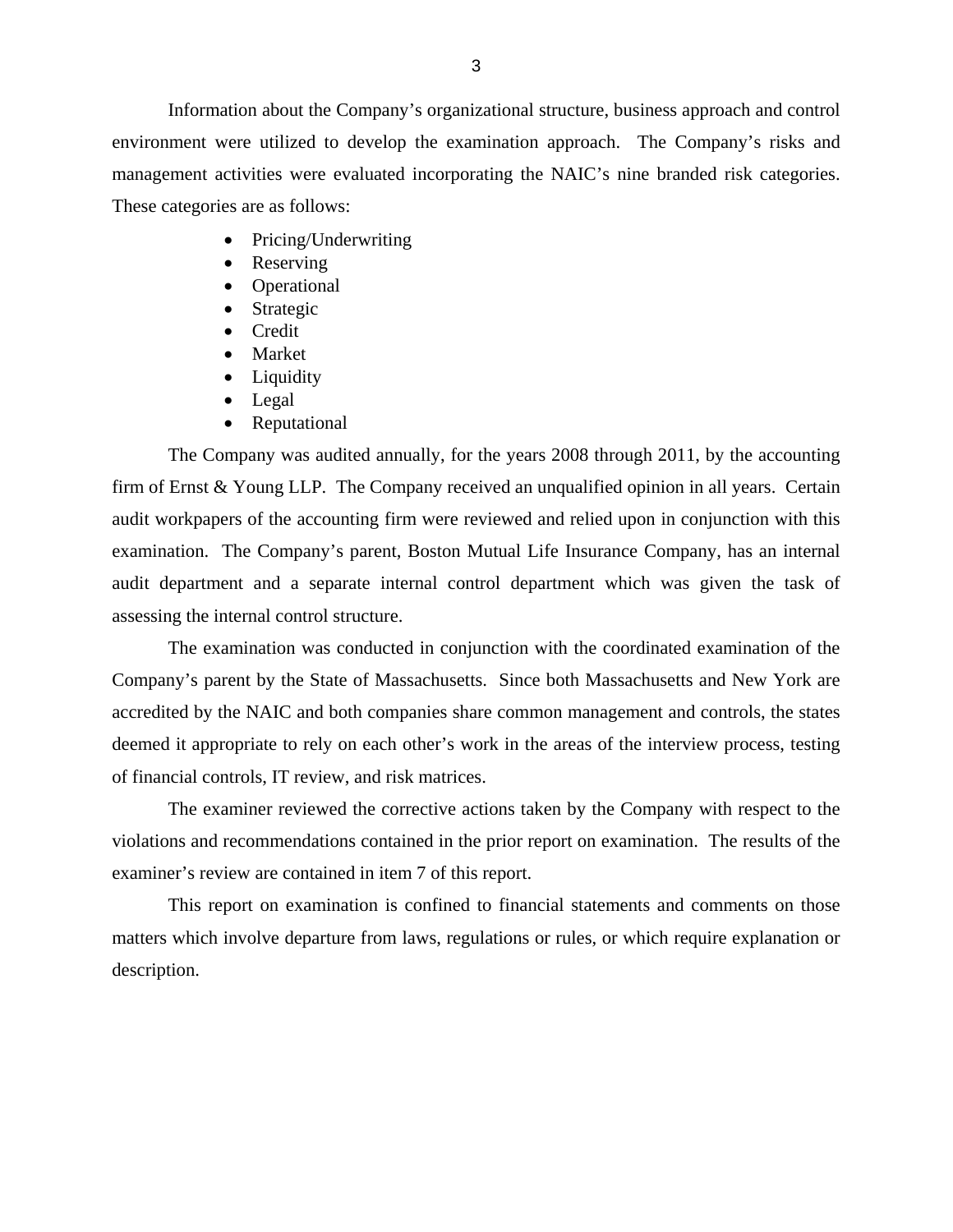#### 2. DESCRIPTION OF COMPANY

<span id="page-6-0"></span>A. History

The Company was incorporated as a stock life insurance company under the laws of New York on May 25, 1988, and was licensed and commenced business on March 7, 1990. Initial resources of \$6,000,000, consisting of common capital stock of \$2,000,000 and paid in and contributed surplus of \$4,000,000, were provided through the sale of 20,000 shares of common stock (with a par value of \$100 each) for \$300 per share.

In June of 1992, the Company received a \$500,000 cash contribution to surplus from its parent, Boston Mutual Life Insurance Company ("Boston Mutual"), increasing gross paid in and contributed surplus to \$4,500,000.

In September of 1998, the Company received a \$2,000,000 cash contribution to surplus from Boston Mutual, increasing gross paid in and contributed surplus to \$6,500,000.

In December of 2002, the Company again received a \$1,000,000 cash contribution to surplus from Boston Mutual, increasing gross paid in and contributed surplus to \$7,500,000. As of December 31, 2011, capital and contributed surplus were \$2,000,000 and \$7,500,000, respectively.

#### B. Holding Company

The Company is a wholly owned subsidiary of Boston Mutual, a Massachusetts Life Insurance Company.

#### C. Organizational Chart

An organization chart reflecting the relationship between the Company and significant entities in its holding company system as of December 31, 2011 follows:

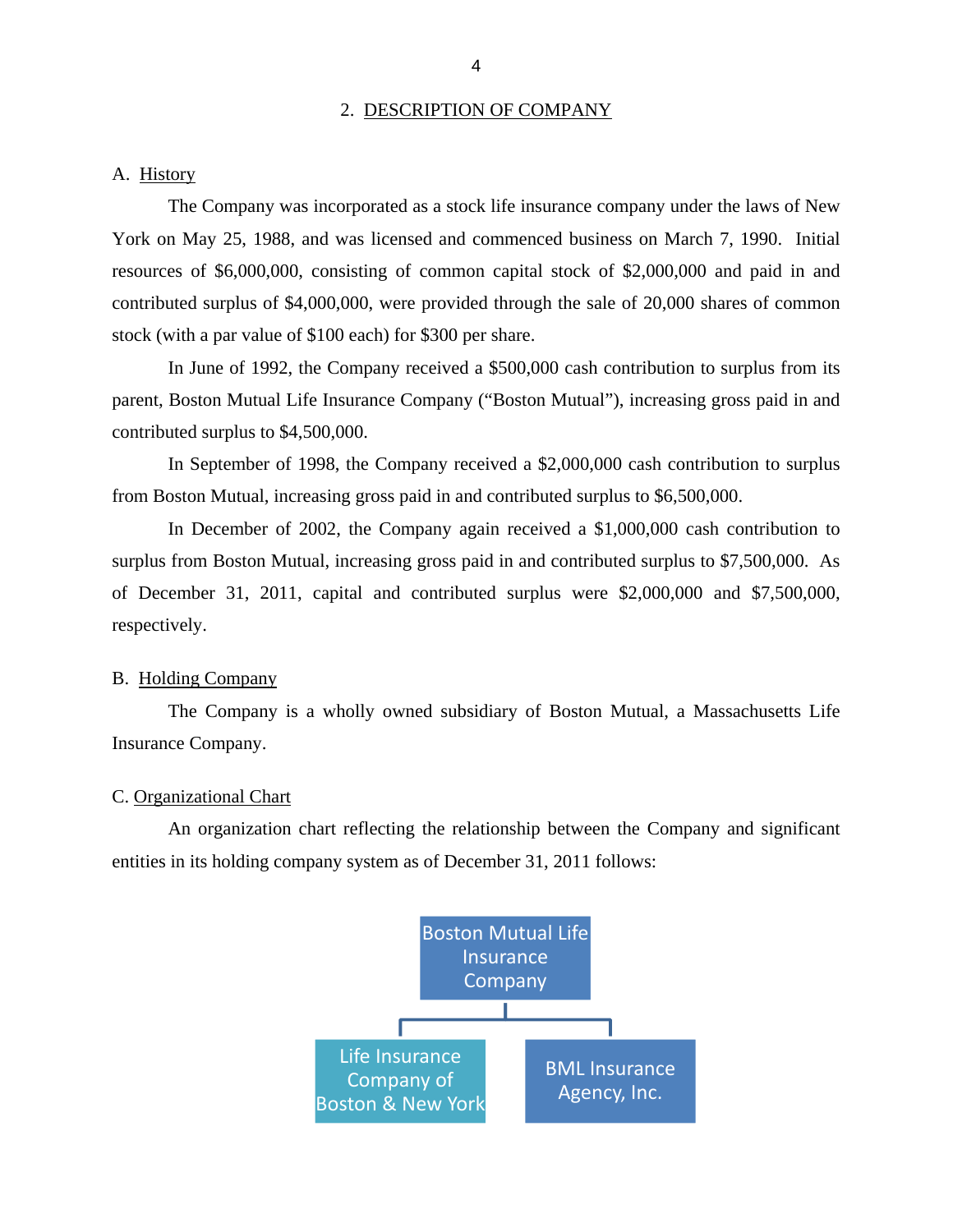#### D. Service Agreements

The Company had one service agreement in effect with an affiliate during the examination period.

| Type of        |           |               |                  |                 |                    |
|----------------|-----------|---------------|------------------|-----------------|--------------------|
| Agreement      |           |               |                  |                 |                    |
| and            |           | Provider(s)   |                  | Specific        | $(Express)*For$    |
| Department     | Effective | of            | Recipient(s)     | Service(s)      | Each Year of the   |
| File Number    | Date      | Service(s)    | of Service $(s)$ | Covered         | Examination        |
| Administrative | 11/01/99  | <b>Boston</b> | The Company      | Administrative  | 2008 \$(1,007,662) |
| File           |           | Mutual        |                  | <b>Services</b> | 2009 \$ (985,083)  |
| No. 29213      |           |               |                  | including       | 2010 \$ (921,164)  |
|                |           |               |                  | Accounting,     | 2011 \$(1,170,634) |
|                |           |               |                  | Data            |                    |
|                |           |               |                  | Processing,     |                    |
|                |           |               |                  | Taxation,       |                    |
|                |           |               |                  | Auditing,       |                    |
|                |           |               |                  | Underwriting,   |                    |
|                |           |               |                  | Claims and      |                    |
|                |           |               |                  | Policy holder   |                    |
|                |           |               |                  | Services.       |                    |

\* Amount of Expense Incurred by the Company

#### E. Management

The Company's by-laws provide that the board of directors shall be comprised of not less than nine and not more than 15 directors. Directors are elected for a period of one year at the annual meeting of the stockholders held in June of each year. As of December 31, 2011, the board of directors consisted of 10 members. Pursuant to the by-laws of the Company, regular meetings of the board of directors are held on such dates as the board may designate. Meetings of the board were held in February, June and November of 2008 and 2009; and in February, May and November of 2010 and 2011.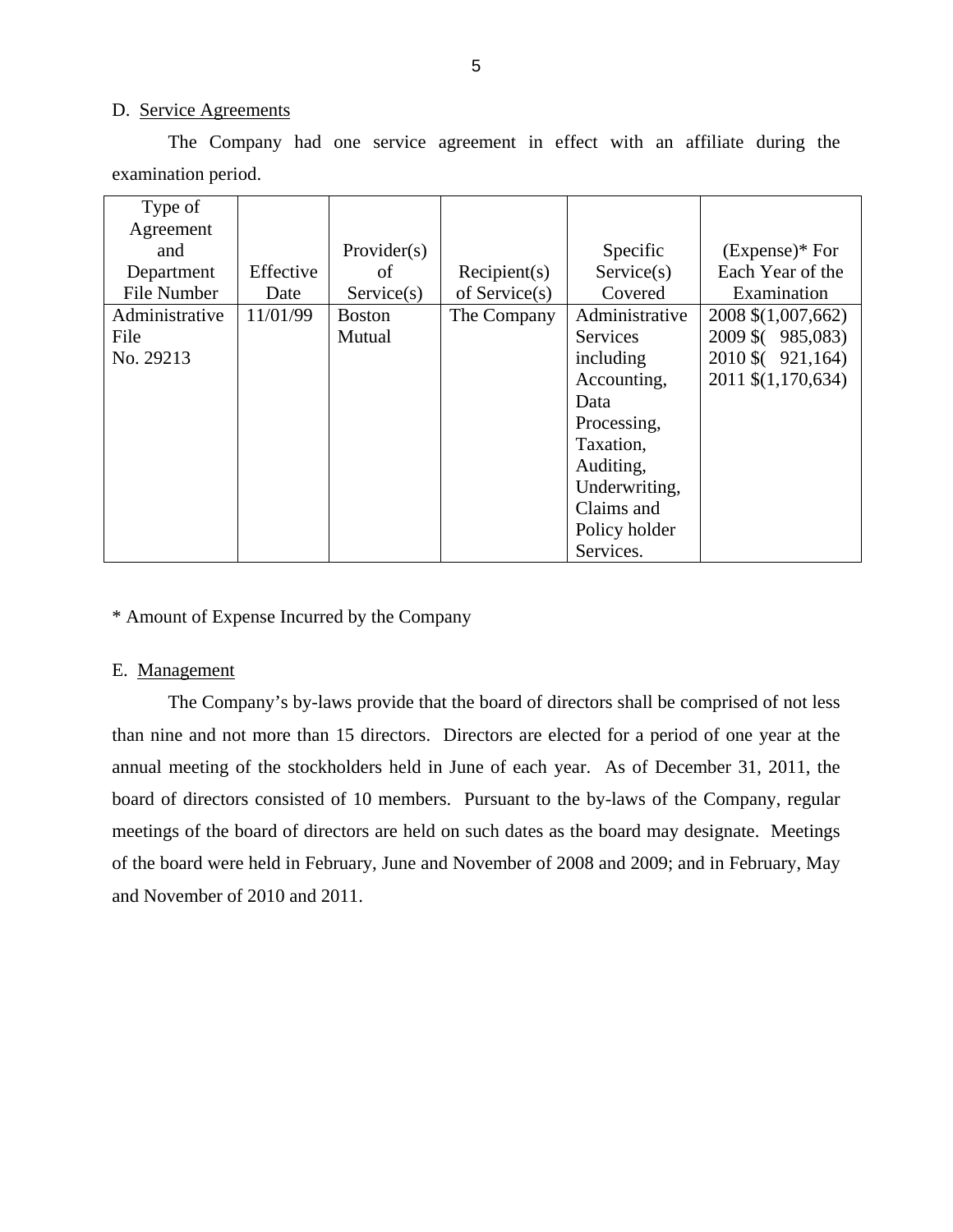The 10 board members and their principal business affiliation, as of December 31, 2011, were as follows:

| Name and Residence                      | <b>Principal Business Affiliation</b>                                                                          | Year First<br>Elected |
|-----------------------------------------|----------------------------------------------------------------------------------------------------------------|-----------------------|
| Christine T. Coughlin<br>Stoneham, MA   | <b>Treasurer and Secretary</b><br>Life Insurance Company of Boston & New York                                  | 2005                  |
| Clifford A. Lange<br>Medfield, MA       | <b>Vice President</b><br>Life Insurance Company of Boston & New York                                           | 2011                  |
| Richard D. Lewis*<br>Cape Elizabeth, ME | <b>Retired Partner</b><br>Ernst & Young                                                                        | 2006                  |
| Marnie W. Mueller*<br>Hartford, CT      | Retired<br>Former Consultant (Insurance)                                                                       | 2004                  |
| John J. Murphy Jr.*<br>New York, NY     | <b>Managing General Partner</b><br>Murphy & Partners, L.P.                                                     | 2008                  |
| Catharine W. O'Rourke*<br>New York, NY  | Consultant (Financial)                                                                                         | 2011                  |
| Paul E. Petry<br>Osterville, MA         | President, Chief Executive Officer and Chairman<br>of the Board<br>Life Insurance Company of Boston & New York | 1996                  |
| Timothy L. Porter*<br>New York, NY      | <b>Senior Counsel</b><br>Proskauer Rose, LLP                                                                   | 2000                  |
| Thomas H. Schwarz*<br>New York, NY      | <b>Retired Managing Director</b><br><b>Schwarz Executive Search</b>                                            | 1988                  |
| Laurie M. Shanon*<br>Brooklyn, NY       | President<br><b>Wilton Capital Group</b>                                                                       | 2011                  |

\* Not affiliated with the Company or any other company in the holding company system

In May 2012 the number of board members was increased from 10 to 12 and John R. Flores and Paul A. Quaranto Jr. were elected to the Board.

The examiner's review of the minutes of the meetings of the board of directors and its committees indicated that meetings were well attended and that each director attended a majority of meetings.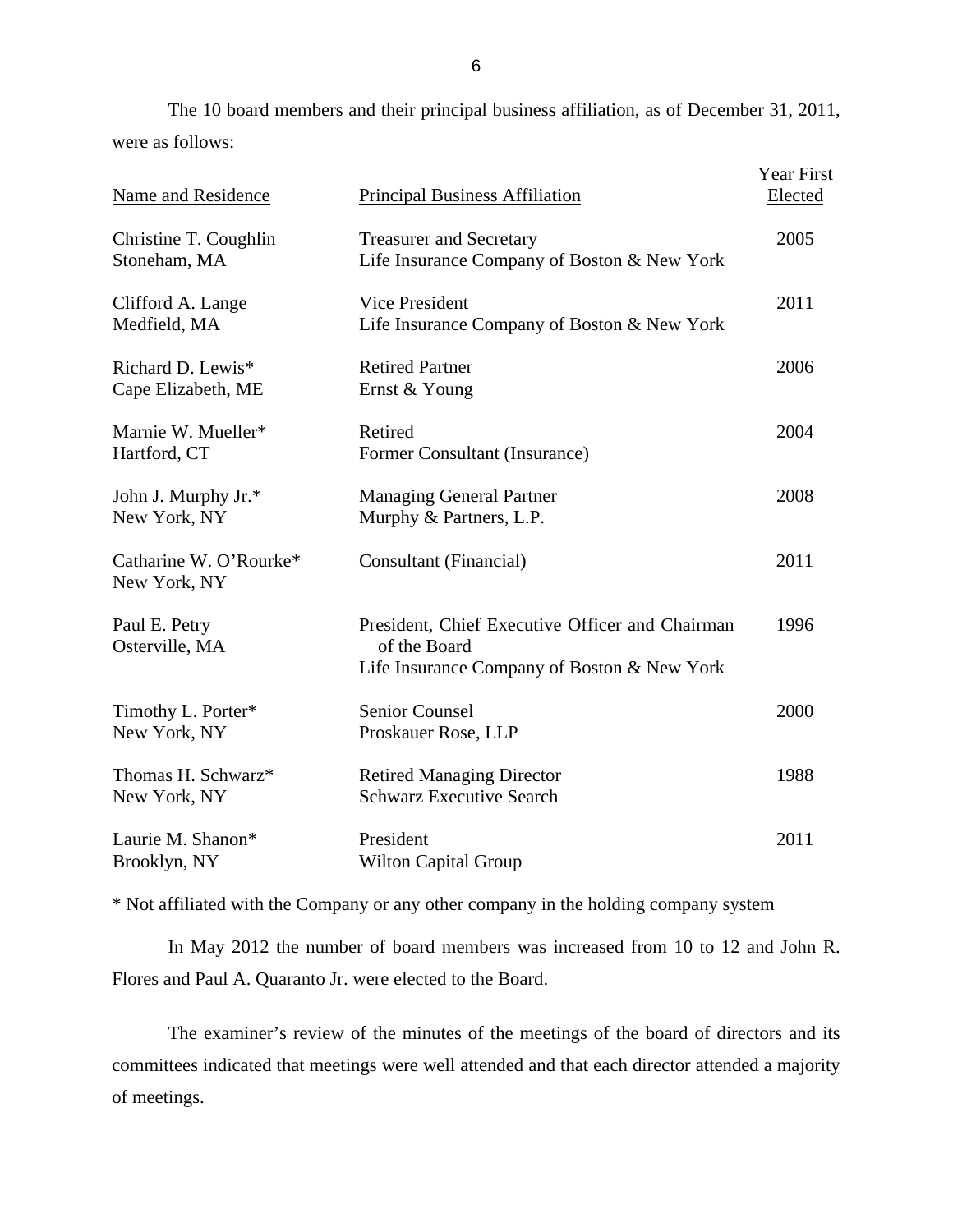The following is a listing of the principal officers of the Company as of December 31, 2011:

### Name Title

| Paul E. Petry         | President and Chief Executive Officer |
|-----------------------|---------------------------------------|
| Christine T. Coughlin | Secretary and Treasurer               |
| Paul S. Painchaud     | <b>Appointed Actuary</b>              |
| Clifford A. Lange     | <b>Vice President</b>                 |
| Howard V. Neff Jr.    | Vice President                        |
| Paul A. Quaranto Jr.  | Vice President                        |
| Peter S. Tillson      | <b>Vice President</b>                 |
|                       |                                       |

Frederick Thurston, the Company's Chief Compliance Officer, is the designated consumer services officer per Section 216.4(c) of Department Regulation No. 64.

In May, 2012, the titles of President and Chief Executive Officer were segregated; Paul A. Quaranto Jr. was elected President and Paul Petry continued as Chief Executive Officer.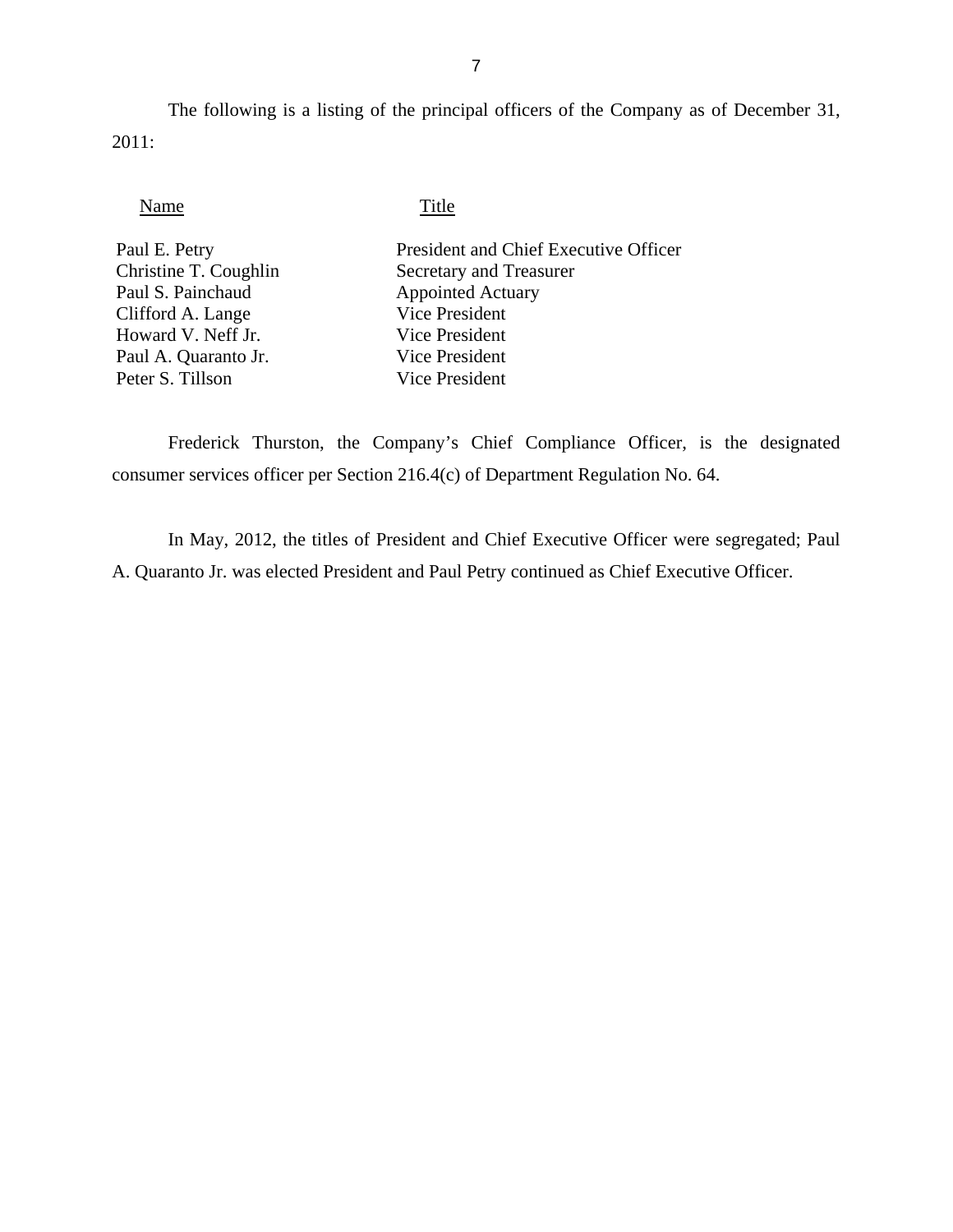#### 3. TERRITORY AND PLAN OF OPERATIONS

<span id="page-10-0"></span>The Company is authorized to write life insurance, annuities and accident and health insurance as defined in paragraphs 1, 2 and 3 of Section 1113(a) of the New York Insurance Law.

York State. Policies are written on a non-participating basis. The Company is licensed to transact business in the State of New York only. In 2011, 94.36% of life premiums and 99.15% of accident and health premiums were received from New

The Company primarily writes individual life, group life, individual long term disability, group long term disability, and group accidental death and disability insurance. In 2011, the majority of the Company's total premiums were received from ordinary life insurance (82.32%) and group accident and health insurance (17.15%). The remainder of premiums was received from group life insurance (0.53%).

#### A. Statutory and Special Deposits

As of December 31, 2011, the Company had \$400,000 (par value) of United States Treasury Bonds on deposit with the State of New York, its domiciliary state, for the benefit of all policyholders, claimants and creditors of the Company.

#### B. Direct Operations

The Company's agency operations are conducted on a general agency basis. The Company's individual and group products are marketed through several independent producers, and sold to employer groups, trade organizations and professional organizations. Individual products are also marketed through a group of worksite marketing general agents. The Company has two worksite products. The first one is an Employee Life Option, which is an interest sensitive whole life insurance product that offers voluntary life insurance coverage. The second one is an Employee Accident Option which offers voluntary supplemental accident insurance coverage. Both of these worksite products are offered to employees of manufacturing, healthcare, and municipal organizations throughout New York.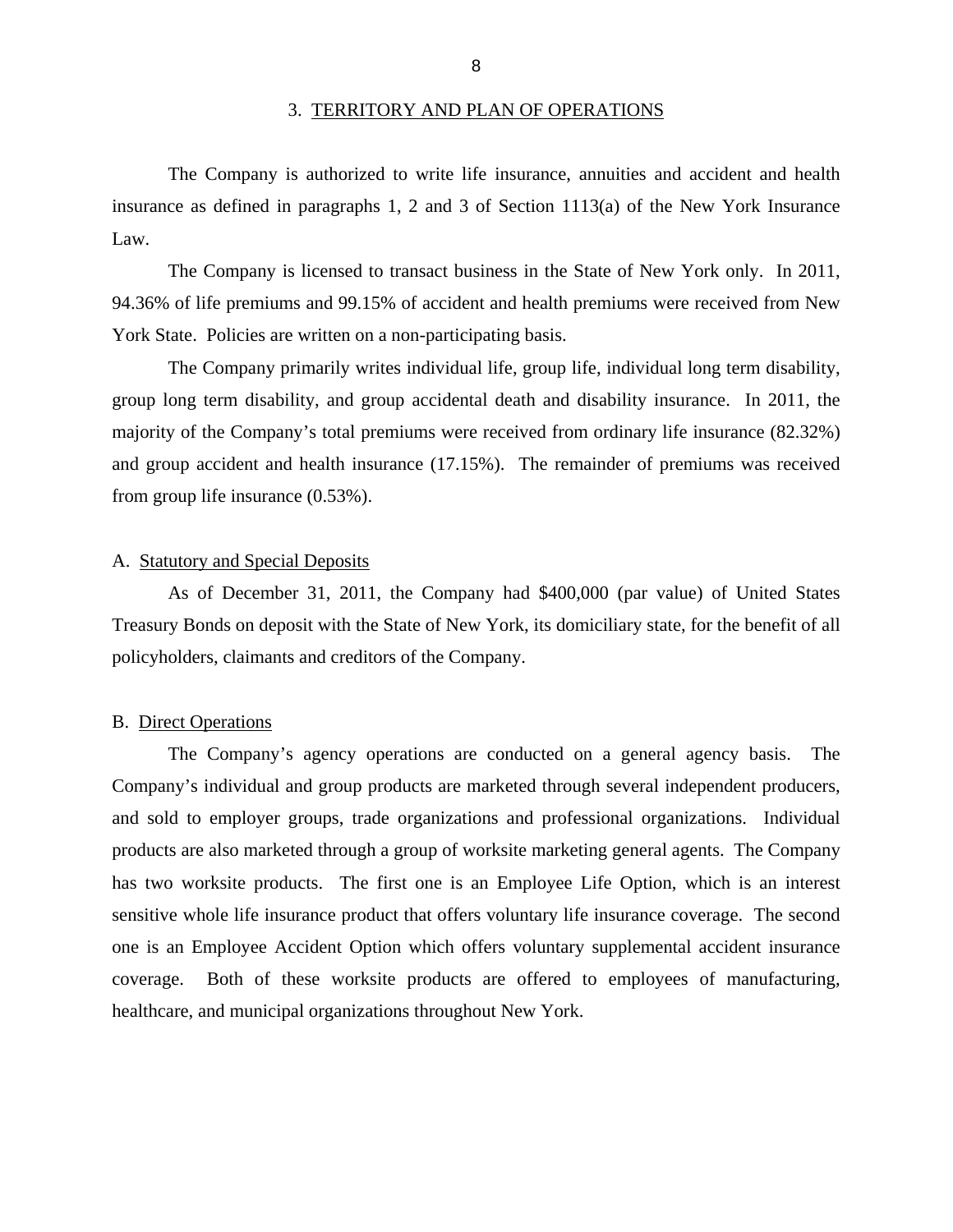#### <span id="page-11-0"></span>C. Reinsurance

As of December 31, 2011, the Company had reinsurance treaties in effect with five companies, all of which were authorized or accredited. The Company's life and accident and health business is reinsured on a coinsurance and yearly renewable term basis. Reinsurance is provided on an automatic and facultative basis.

The maximum retention limit for individual life contracts is \$50,000. The total face amount of life insurance ceded as of December 31, 2011, was \$147,125,932, which represents 12.4% of the total face amount of life insurance in force. The Company did not assume any reinsurance during the examination period.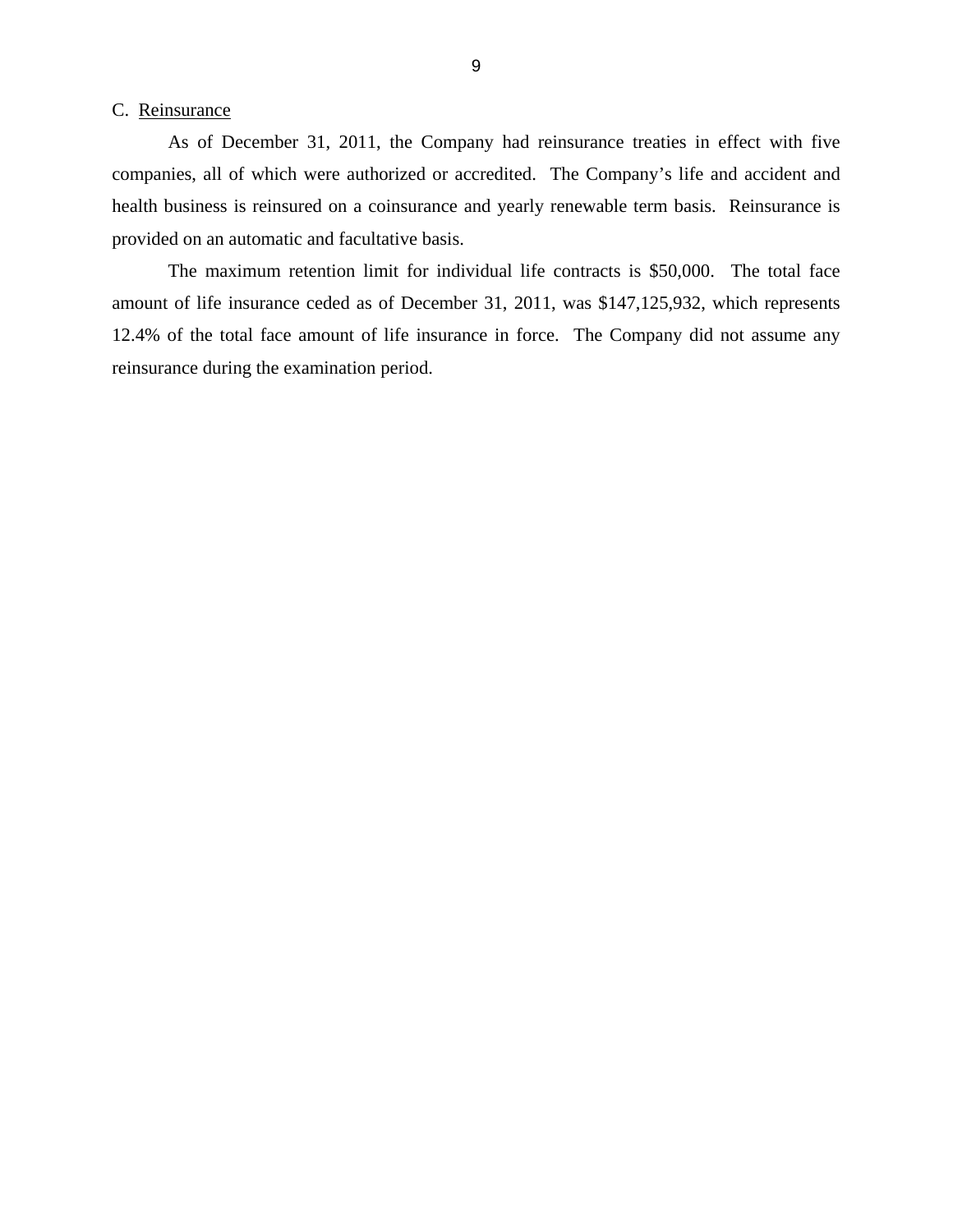Indicated below is significant information concerning the operations of the Company during the period under examination as extracted from its filed annual statements. Failure of items to add to the totals shown in any table in this report is due to rounding.

The following table indicates the Company's financial growth during the period under review:

|                                                                                                                                  | December 31,<br>2007                       | December 31,<br>2011                | Increase                              |
|----------------------------------------------------------------------------------------------------------------------------------|--------------------------------------------|-------------------------------------|---------------------------------------|
| <b>Admitted</b> assets                                                                                                           | \$62,967,151                               | \$93,650,888                        | \$30,683,737                          |
| Liabilities                                                                                                                      | \$53,375,806                               | \$76,491,073                        | \$23,115,267                          |
| Common capital stock<br>Gross paid in and contributed surplus<br>Increase in Admitted Deferred Tax Asset<br>pursuant to SSAP 10R | \$2,000,000<br>7,500,000<br>$\overline{0}$ | \$2,000,000<br>7,500,000<br>784,346 | \$<br>$\theta$<br>$\theta$<br>784,346 |
| Unassigned funds (surplus)                                                                                                       | 91,345                                     | 6,875,470                           | 6,784,125                             |
| Total capital and surplus                                                                                                        | \$9,591,345                                | \$17,159,816                        | \$7,568,471                           |
| Total liabilities, capital and surplus                                                                                           | \$62,967,151                               | \$93,650,889                        | \$30,683,738                          |

The Company's invested assets as of December 31, 2011, were mainly comprised of bonds (70.6%), policy loans (22.4%), and cash and short-term investments (6.5%).

The Company's entire bond portfolio, as of December 31, 2011, was comprised of investment grade obligations.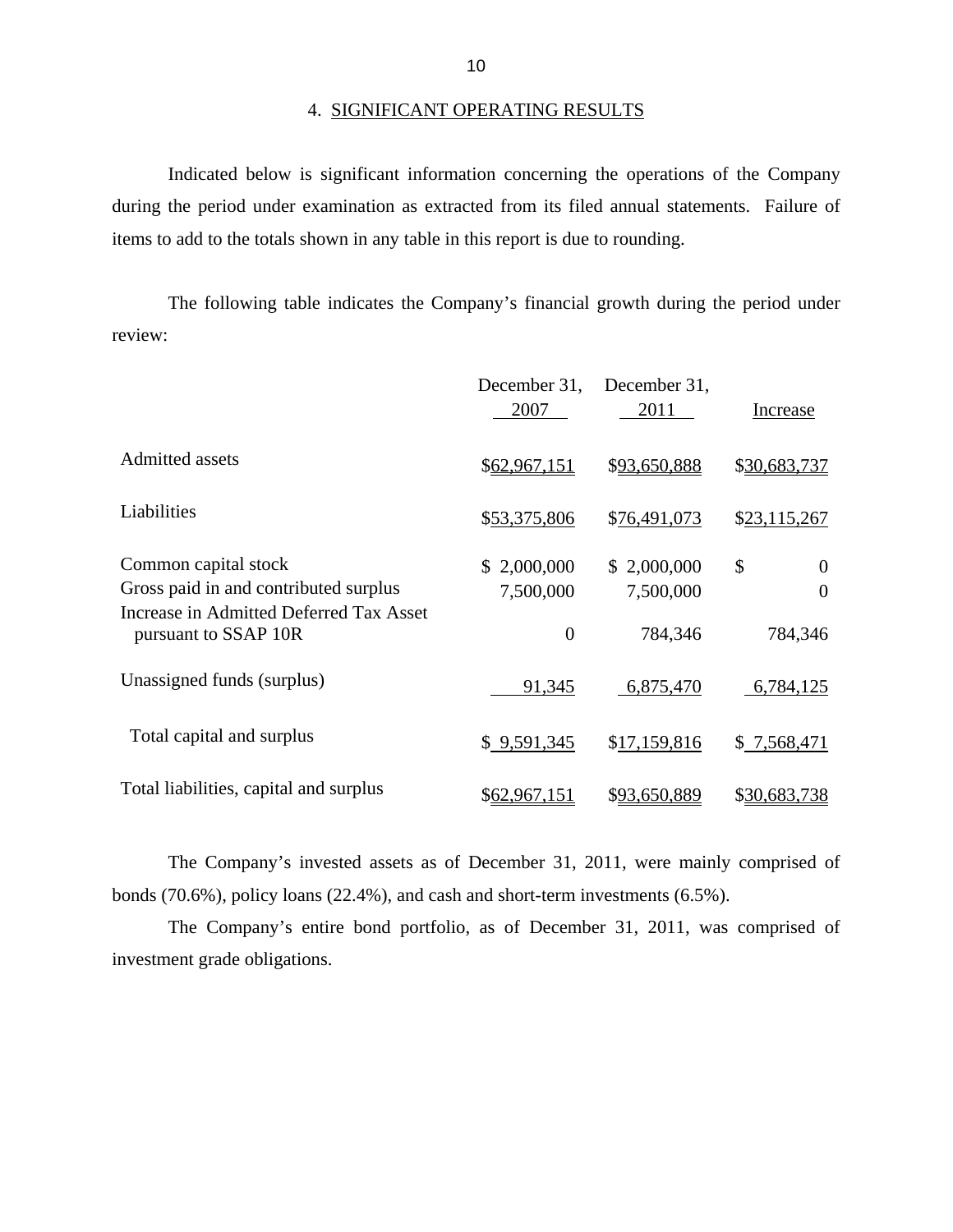The following indicates, for each of the years listed below, the amount of life insurance issued and in force by type (in thousands of dollars):

|              | Individual<br>Whole Life |                                            | Individual<br>Term |                      | Group Life              |                        |
|--------------|--------------------------|--------------------------------------------|--------------------|----------------------|-------------------------|------------------------|
| Year         | <b>Issued</b>            | In Force                                   | <b>Issued</b>      | In Force             | Issued $&$<br>Increases | In Force               |
| 2008<br>2009 | \$239,285<br>\$227,894   | 851,634<br>\$<br>948,474<br>$\mathbb{S}^-$ | \$8,812<br>\$3,594 | \$52,251<br>\$51,392 | \$91<br>\$0             | \$116,130<br>\$101,477 |
| 2010<br>2011 | \$112,448<br>\$166,453   | 976,003<br>\$.<br>\$1,042,749              | \$5,294<br>\$7,045 | \$51,599<br>\$52,670 | \$0<br>\$0              | \$94,400<br>\$91,117   |

The decrease in group life policies issued and in force during the examination period was due to the decision in 2007 by the Company to stop marketing the group life insurance to new groups in New York beginning 2008.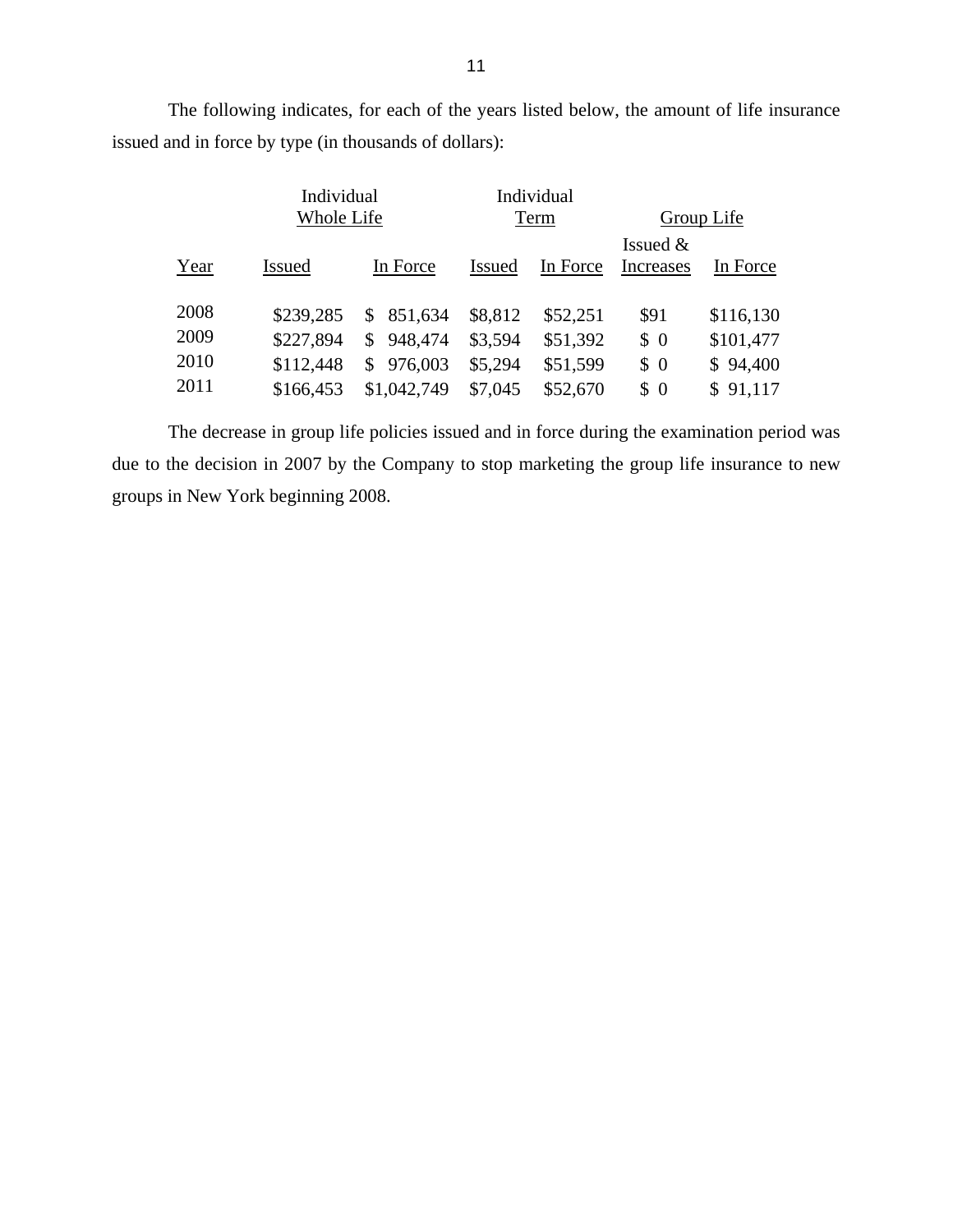The following has been extracted from the Exhibits of Accident and Health Insurance in the filed annual statements for each of the years under review:

|                                   | Ordinary |       |       |         |
|-----------------------------------|----------|-------|-------|---------|
|                                   | 2008     | 2009  | 2010  | 2011    |
| Outstanding, end of previous year | $\theta$ | 1,942 | 3,977 | 5,984   |
| Issued during the year            | 2,052    | 2,445 | 2,785 | 1,425   |
| Other net changes during the year | (0)      | (410) | (904) | (1,060) |
| Outstanding, end of current year  | .942     |       | 5.984 | 6.349   |

The increase in issued policies from 2008 to 2011 is due to the marketing of a new worksite accident product. The market for this product decreased during 2011, resulting in fewer issued policies and overall lower sales of the product.

|                                                             | Group       |            |              |                   |
|-------------------------------------------------------------|-------------|------------|--------------|-------------------|
|                                                             | 2008        | 2009       | 2010         | 2011              |
| Outstanding, end of previous year<br>Issued during the year | 10,282<br>5 | 9,091<br>0 | 7,378<br>137 | 6,151<br>$\theta$ |
| Other net changes during the year                           | (1,196)     | (1,713)    | (1,364)      | 407)              |
| Outstanding, end of current year                            | 9,091       | 7,378      | <u>6,151</u> |                   |

As stated earlier, the group accident and health line of business represents group long term disability and a voluntary accidental death and dismemberment product. The decrease in the group accident and health line of business represents the reduction in the voluntary accidental death and dismemberment product, which was associated with the group life product that the Company stopped marketing to new groups in New York beginning in 2008. The number of policies issued since 2008 represents additions to existing in-force groups. This block has been shrinking and is currently a closed block of business.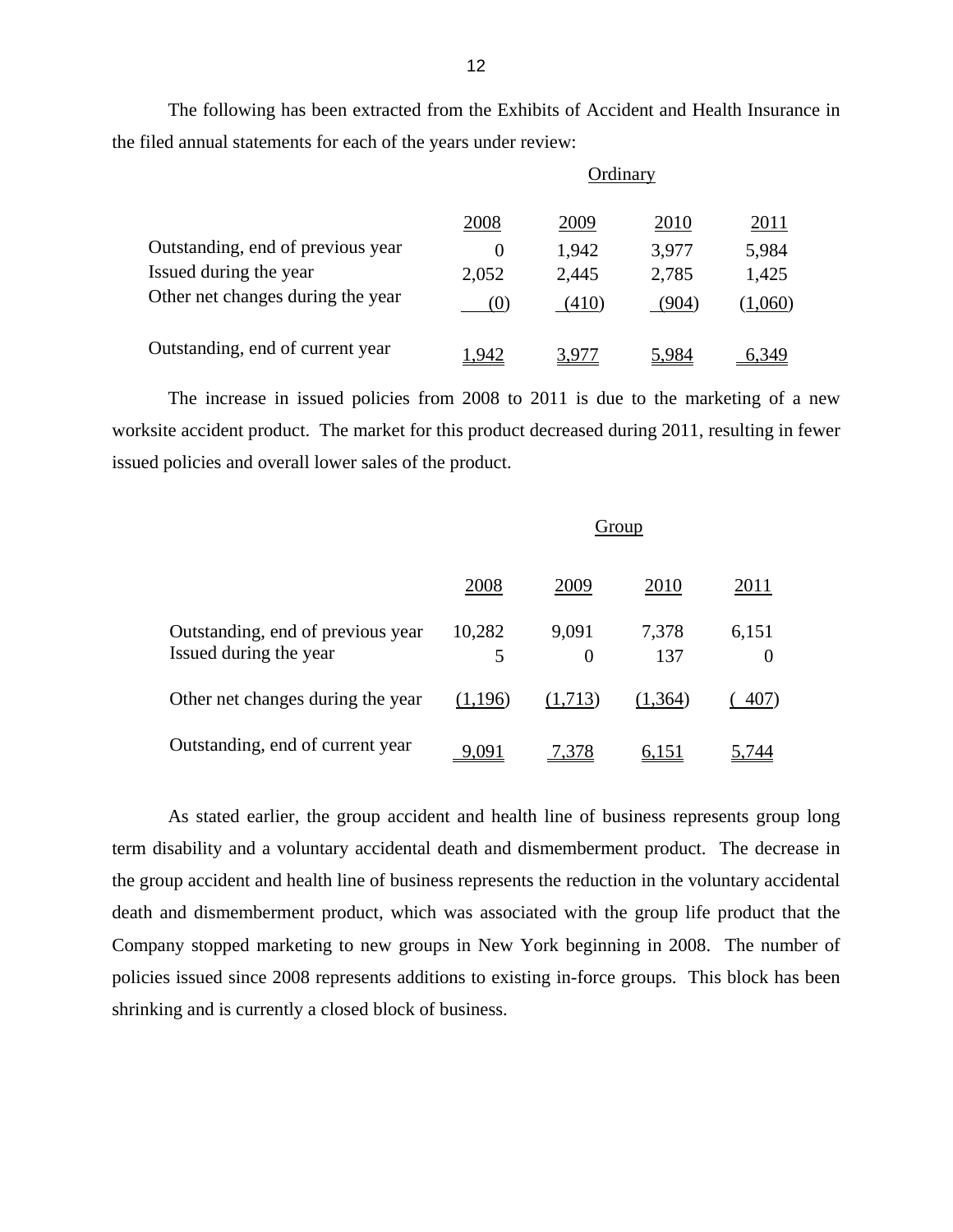The following is the net gain (loss) from operations by line of business after federal income taxes but before realized capital gains (losses) reported for each of the years under examination in the Company's filed annual statements: .

|                           | 2008          | 2009                   | 2010          | 2011          |
|---------------------------|---------------|------------------------|---------------|---------------|
| Ordinary:                 |               |                        |               |               |
| Life insurance            | \$2,382,887   | \$925,024              | \$1,420,240   | \$1,182,794   |
| Total ordinary            | \$2,382,887   | \$925,024              | \$1,420,240   | \$1,182,794   |
| Group:                    |               |                        |               |               |
| Life                      | \$ (35,221)   | $\mathbb{S}$<br>14,710 | (41,156)      | \$68,976      |
| Total group               | \$ (35,221)   | \$<br>14,710           | \$ (41,156)   | $$$ (68,976)  |
| Accident and health:      |               |                        |               |               |
| Group                     | \$<br>240,745 | 101,555<br>\$          | \$<br>330,286 | \$<br>129,782 |
| Other                     | (29, 034)     | 27,156                 | 323,904       | 547,075       |
| Total accident and health | \$211,711     | \$128,711              | \$654,190     | \$676,857     |
| Total                     | \$2,559,378   | \$1,068,441            | \$2,033,276   | \$1,790,673   |

The 2009 decrease in ordinary life net gain is due to a revision in the calculation of deficiency reserves. The group life gain reported in 2009 was due to an improved claim ratio. The increase in group life losses in 2010 and 2011 is due to the company's decision to stop writing new group business beginning from 2008.

The fluctuation in the group accident and health line of business was due to the amount of claims reported each year. The earnings varied with fluctuations in the claim reserves.

The other accident and health is the worksite accident product which the Company began selling in 2008. The loss in this new block of business during the first year resulted from normal start-up expenses; as this block of business grew and more renewal premiums were received, the earnings increased.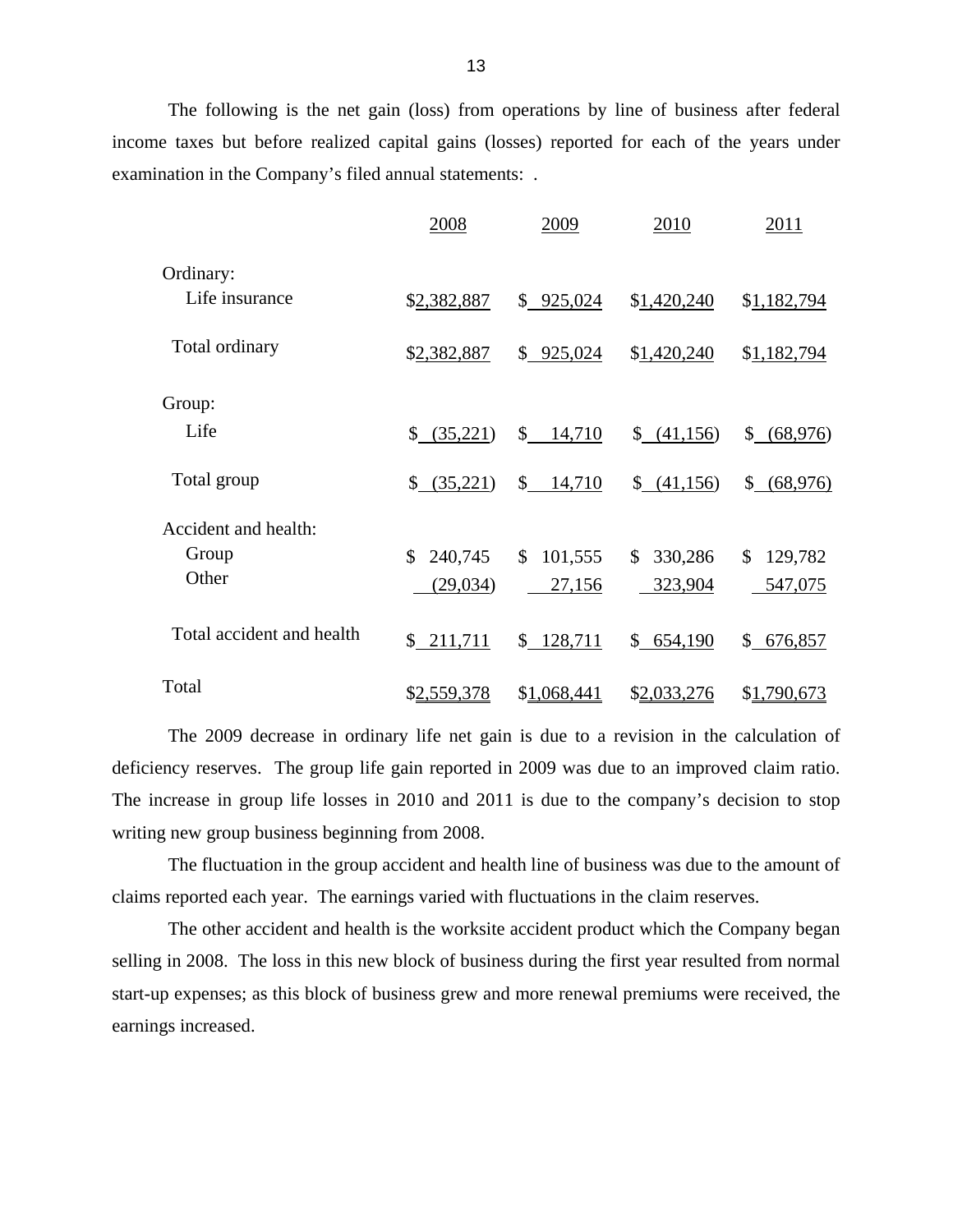The following ratios, applicable to the accident and health business of the Company, have been extracted from Schedule H for each of the indicated years:

|                        | 2008   | 2009    | 2010         | 2011         |
|------------------------|--------|---------|--------------|--------------|
| Premiums earned        | 100.0% | 100.0%  | 100.0%       | 100.0%       |
| <b>Incurred</b> losses | 34.9%  | 45.8%   | 17.3%        | 22.5%        |
| Commissions            | 3.0%   | 18.4%   | 22.3%        | 14.7%        |
| Expenses               | 40.8%  | 32.8%   | 25.4%        | 31.9%        |
| Underwriting results   | 21.3%  | $3.0\%$ | <u>34.9%</u> | <u>30.9%</u> |

The above results are driven by two separate issues. The first issue is the increase in the claim reserve on the long term disability insurance business. From 2008 to 2009, underwriting results decreased as expected earnings from the long term disability product did not materialize because more people continued to receive benefits and there were fewer claim terminations. In 2010, underwriting results improved as the loss ratios on long term disability insurance decreased from 44% to 41% and there were more claim terminations. The second issue is the higher first year commissions on the newly marketed worksite accident and health business. As the worksite accident and health product continued to grow and renew, the commissions were lower on the renewal business.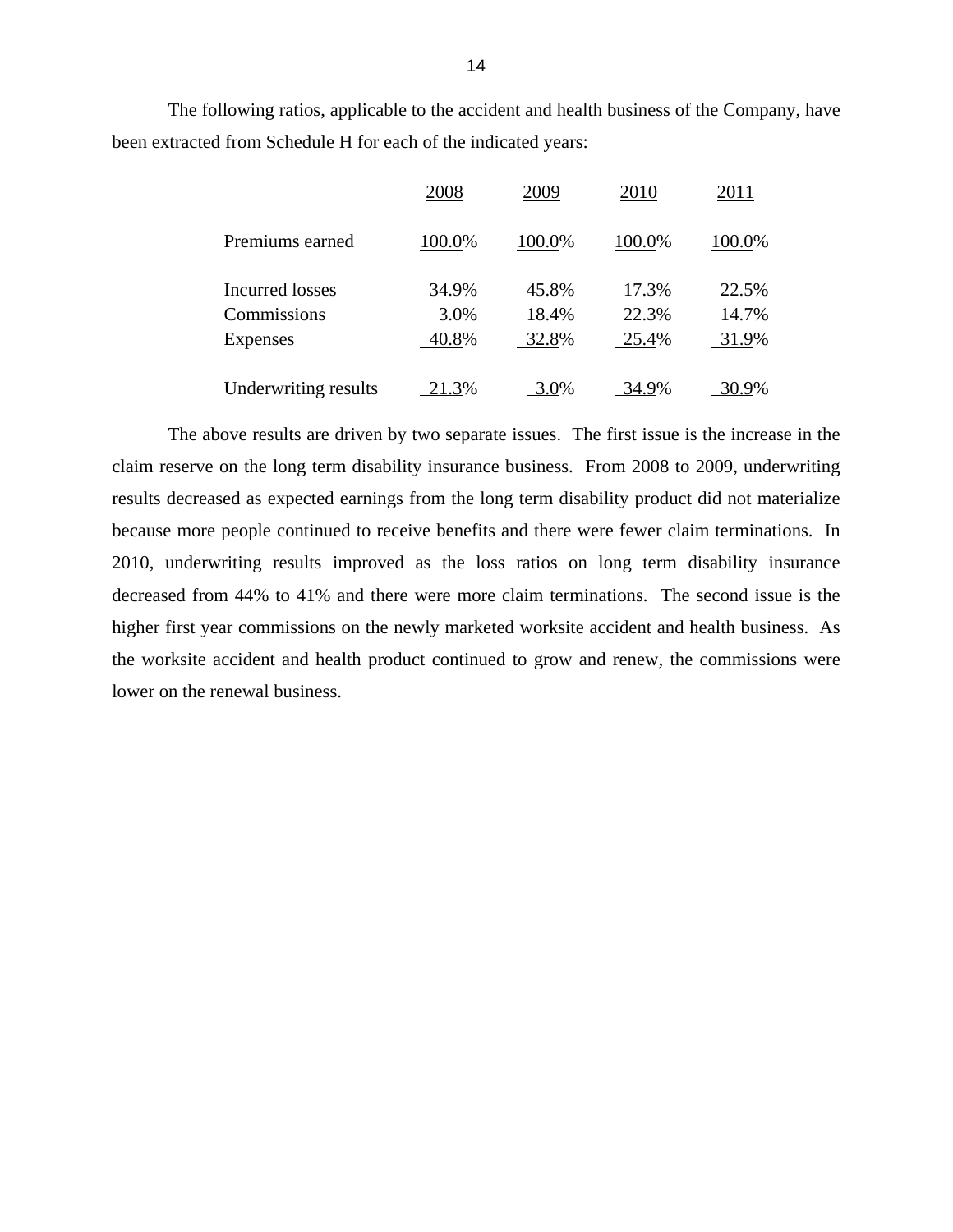#### 5. FINANCIAL STATEMENTS

<span id="page-17-0"></span>The following statements show the assets, liabilities, capital and surplus as of December 31, 2011, as contained in the Company's 2011 filed annual statement, a condensed summary of operations and a reconciliation of the capital and surplus account for each of the years under review. The examiner's review of a sample of transactions did not reveal any differences which materially affected the Company's financial condition as presented in its financial statements contained in the December 31, 2011 filed annual statement.

#### A. Independent Accountants

The firm of Ernst & Young was retained by the Company to audit the combined statutory basis statements of financial position of the Company as of December  $31<sup>st</sup>$  of each year in the examination period, and the related statutory-basis statements of operations, capital and surplus, and cash flows for the year then ended.

Ernst & Young concluded that the statutory financial statements presented fairly, in all material respects, the financial position of the Company at the respective audit dates. Balances reported in these audited financial statements were reconciled to the corresponding years' annual statements with no discrepancies noted.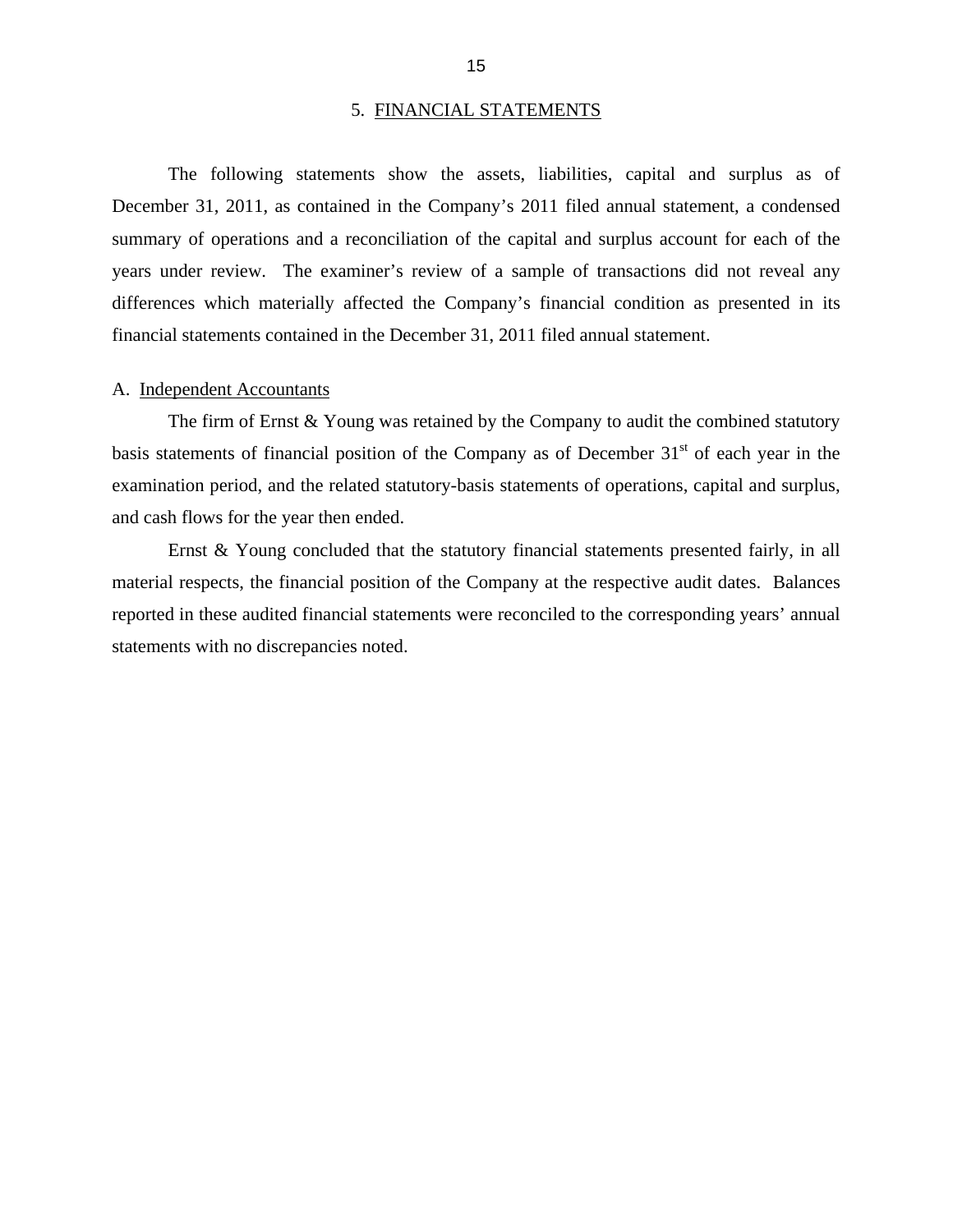## B. Net Admitted Assets

| <b>Bonds</b>                                                            | \$61,870,269 |
|-------------------------------------------------------------------------|--------------|
| Cash, cash equivalents and short term investments                       | 5,714,405    |
| Contract loans                                                          | 19,662,815   |
| Other invested assets                                                   | 334,790      |
| Investment income due and accrued                                       | 1,435,476    |
| Premiums and considerations:                                            |              |
| Uncollected premiums and agents' balances in the course of collection   | 923,331      |
| Deferred premiums, agents' balances and installments booked but         |              |
| deferred and not yet due                                                | 1,543,275    |
| Reinsurance:                                                            |              |
| Amounts recoverable from reinsurers                                     | 6,613        |
| Other amounts receivable under reinsurance contracts                    | 681,373      |
| Current federal and foreign income tax recoverable and interest thereon | 123,923      |
| Net deferred tax asset                                                  | 1,233,826    |
| Claim fund with TPA                                                     | 59,660       |
| Prepaid reinsurance premium                                             | 61,132       |
|                                                                         |              |

Total admitted assets  $$93,650,888$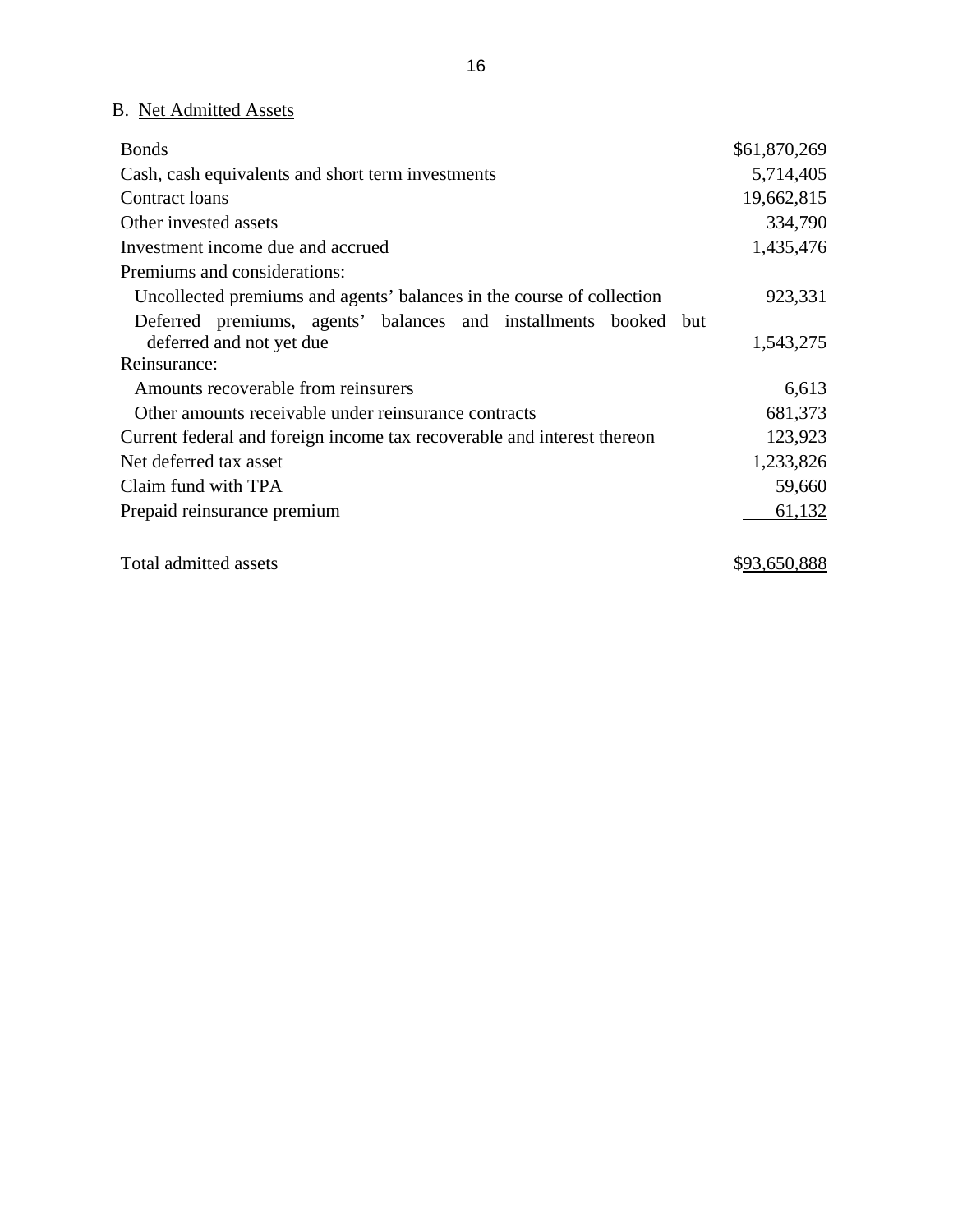## C. Liabilities, Capital and Surplus

| Aggregate reserve for life policies and contracts                                    | \$70,607,821         |
|--------------------------------------------------------------------------------------|----------------------|
| Aggregate reserve for accident and health contracts                                  | 1,749,669            |
| Contract claims:                                                                     |                      |
| Life                                                                                 | 1,284,747            |
| Accident and health                                                                  | 196,239              |
| Premiums and annuity considerations for life and accident and                        |                      |
| health contracts received in advance<br>Contract liabilities not included elsewhere: | 40,056               |
| Interest maintenance reserve                                                         | 521,259              |
| Commissions to agents due or accrued                                                 | 454,368              |
| General expenses due or accrued                                                      | 325,007              |
| Taxes, licenses and fees due or accrued, excluding federal income                    |                      |
| taxes                                                                                | (40, 463)            |
| Amounts withheld or retained by company as agent or trustee                          | 534,917              |
| Remittances and items not allocated                                                  | 377,932              |
| Miscellaneous liabilities:                                                           |                      |
| <b>Asset valuation reserve</b>                                                       | 201,933              |
| Payable to parent, subsidiaries and affiliates                                       | 129,859              |
| Payable for Securities                                                               | (7,400)              |
| Uncashed checks pending escheatment                                                  | <u>115,128</u>       |
| <b>Total liabilities</b>                                                             | \$76,491,073         |
| Common capital stock                                                                 | \$2,000,000          |
| Gross paid in and contributed surplus                                                | \$7,500,000          |
| Increase in admitted deferred tax asset pursuant to SSAP 10R                         | 784,346              |
| Unassigned funds (surplus)                                                           | 6,875,470            |
| Surplus                                                                              | \$ <u>15,159,816</u> |
| Total capital and surplus                                                            | \$17,159,816         |
| Total liabilities, capital and surplus                                               | \$93,650,889         |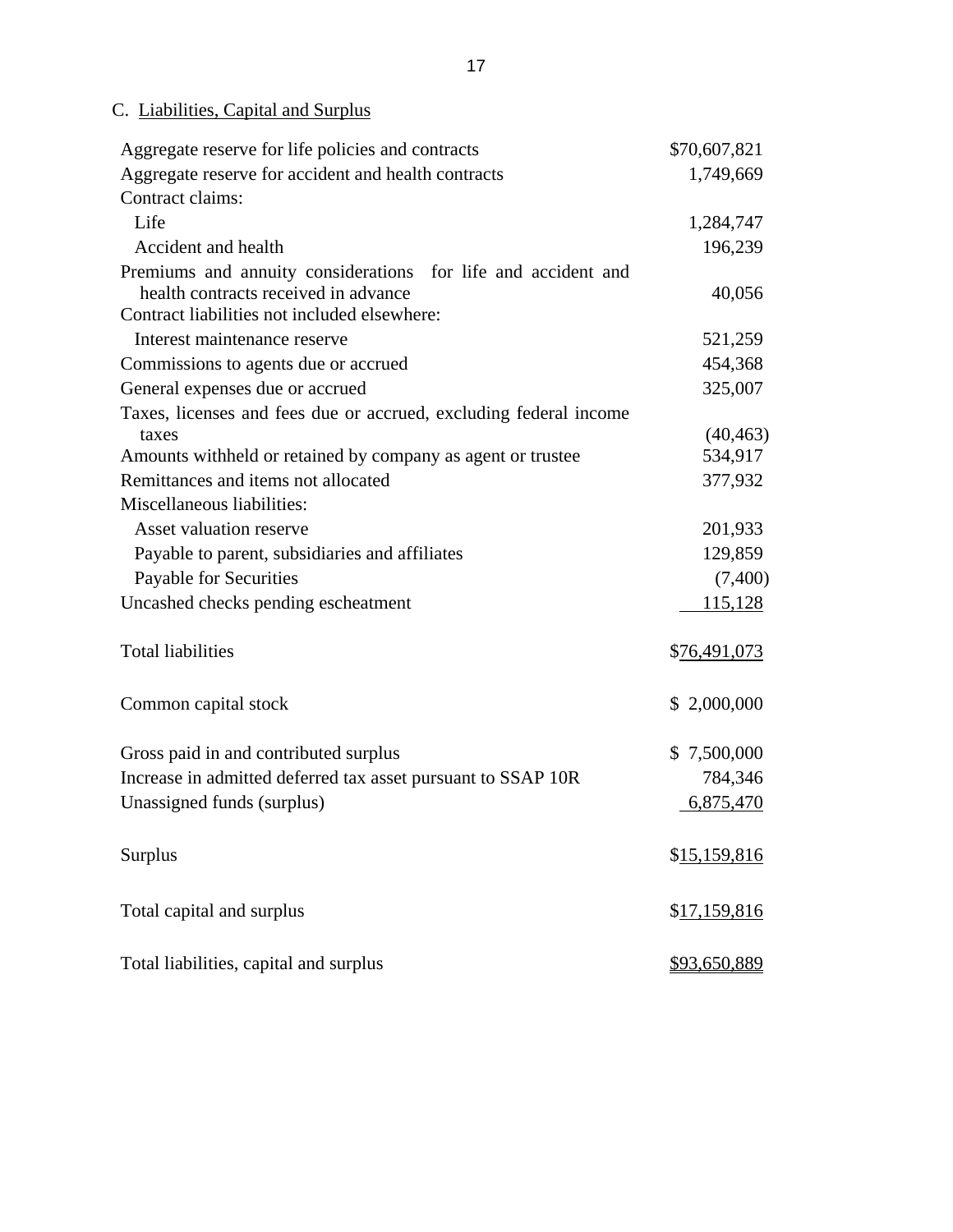## D. Condensed Summary of Operations

|                                                                      |                        | 2009                  | 2010         | 2011                 |
|----------------------------------------------------------------------|------------------------|-----------------------|--------------|----------------------|
| Premiums and considerations                                          | \$13,192,495           | \$14,662,862          | \$15,326,002 | \$16,688,125         |
| Investment income                                                    | 3,547,131              | 3,754,179             | 4,104,081    | 4,412,115            |
| Commissions and reserve adjustments on reinsurance<br>ceded          | 2,289,567              | 2,191,060             | 2,118,450    | 2,009,152            |
| Miscellaneous income                                                 |                        |                       |              |                      |
| Total income                                                         | 18,112<br>\$19,047,305 | $\frac{401}{612,118}$ | \$21,554,409 | $\frac{1007}{0.399}$ |
| Benefit payments                                                     | \$4,878,028            | \$5,291,446           | \$5,445,395  | \$6,432,269          |
| Increase in reserves                                                 | 3,589,714              | 6,121,487             | 5,962,010    | 5,989,310            |
| Commissions                                                          | 3,968,553              | 4,453,063             | 4,356,254    | 4,254,988            |
| General expenses and taxes                                           | 2,780,802              | 2,953,236             | 2,755,416    | 3,370,419            |
| Increase in loading on<br>deferred<br>uncollected<br>and<br>premiums |                        |                       |              |                      |
|                                                                      | 808,945                | 261,527               | 21,232       | 307,494              |
| <b>Total deductions</b>                                              | \$16,026,042           | \$19,080,759          | \$18,540,307 | \$20,354,480         |
| Net gain (loss)                                                      | \$3,021,263            | \$1,531,359           | \$3,014,102  | \$2,755,919          |
| <b>Ender</b> al and foreign income taxes incurred                    |                        |                       |              |                      |
|                                                                      | 461,885                | 462,918               | 980,826      | 965,247              |
| Net gain (loss) from operations                                      |                        |                       |              |                      |
| before net realized capital gains                                    | \$2,559,378            | \$1,068,441           | \$2,033,276  | \$1,790,672          |
| Net realized capital gains (losses)                                  |                        |                       |              |                      |
|                                                                      | $\overline{(317,771)}$ | (43, 630)             |              |                      |
| Net income                                                           | \$2,241,607            | \$1,024,810           | \$78,034,059 | <sup>449</sup> 6.078 |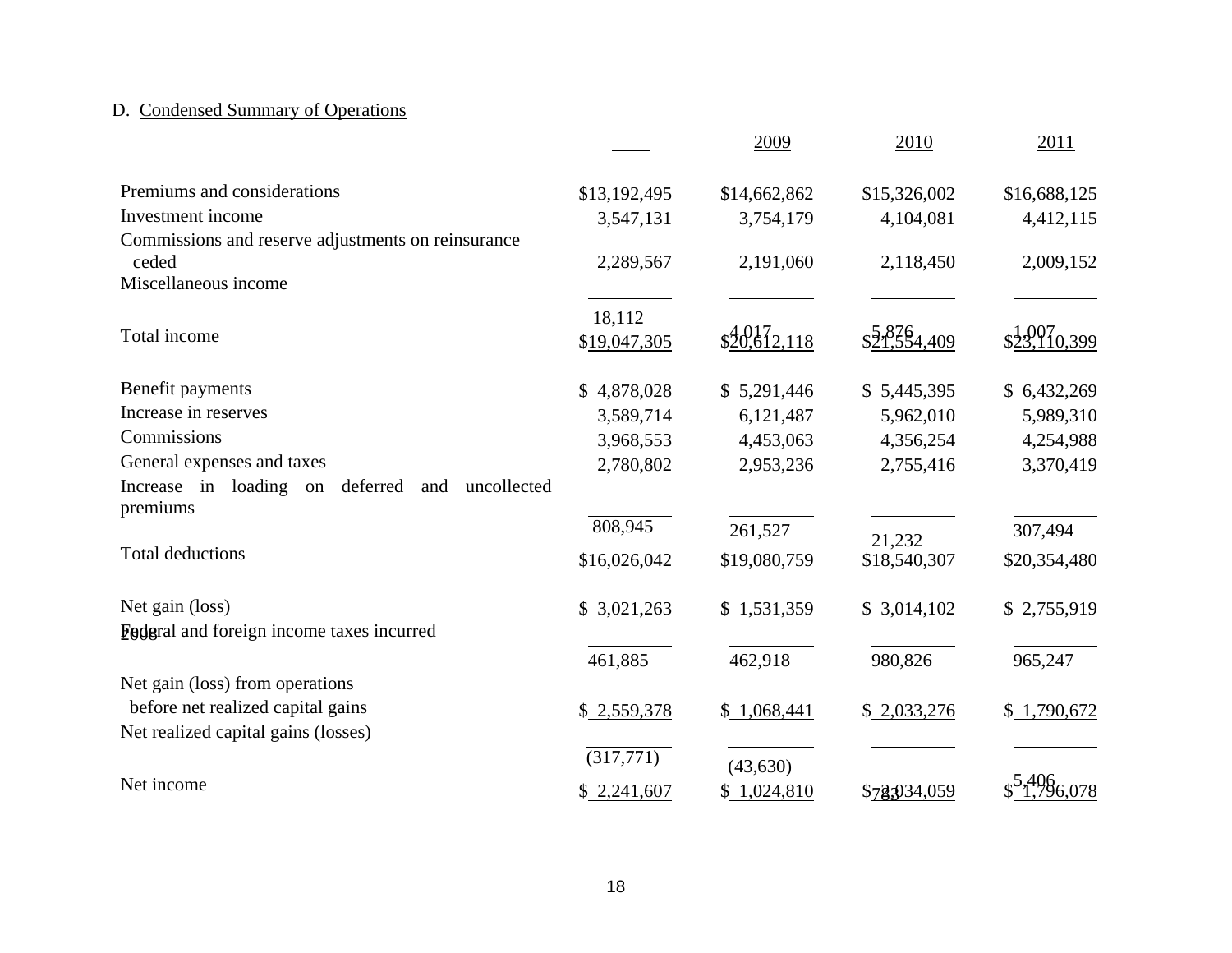## E. Capital and Surplus Account

|                                                            |                               | 2009         | 2010         | 2011         |
|------------------------------------------------------------|-------------------------------|--------------|--------------|--------------|
| Capital and surplus, December 31, prior year               | \$9,591,345                   | \$11,544,315 | \$13,225,237 | \$15,040,500 |
| Net income                                                 | \$2,241,607                   | \$1,024,810  | \$2,034,059  | \$1,796,078  |
| Change in net deferred income tax                          | (468, 184)                    | (597,968)    | 8,802        | (223,747)    |
| Change in non-admitted assets and related items            | 185,422                       | 762,000      | (208, 488)   | 327,074      |
| Change in asset valuation reserve<br>Incremental DTA asset | (5,874)                       | (3,034)      | (42, 164)    | (46,266)     |
|                                                            |                               |              |              |              |
|                                                            |                               | 495,117      | 23,054       | 266,175      |
| Net change in capital and surplus for the year             | \$1,952,971<br>$\overline{0}$ | \$1,680,925  | \$1,815,263  | \$2,119,315  |
| Capital and surplus, December 31, current year             |                               |              |              |              |
|                                                            | \$11,544,315                  | \$13,225,237 | \$15,040,500 | \$17,159,816 |

2008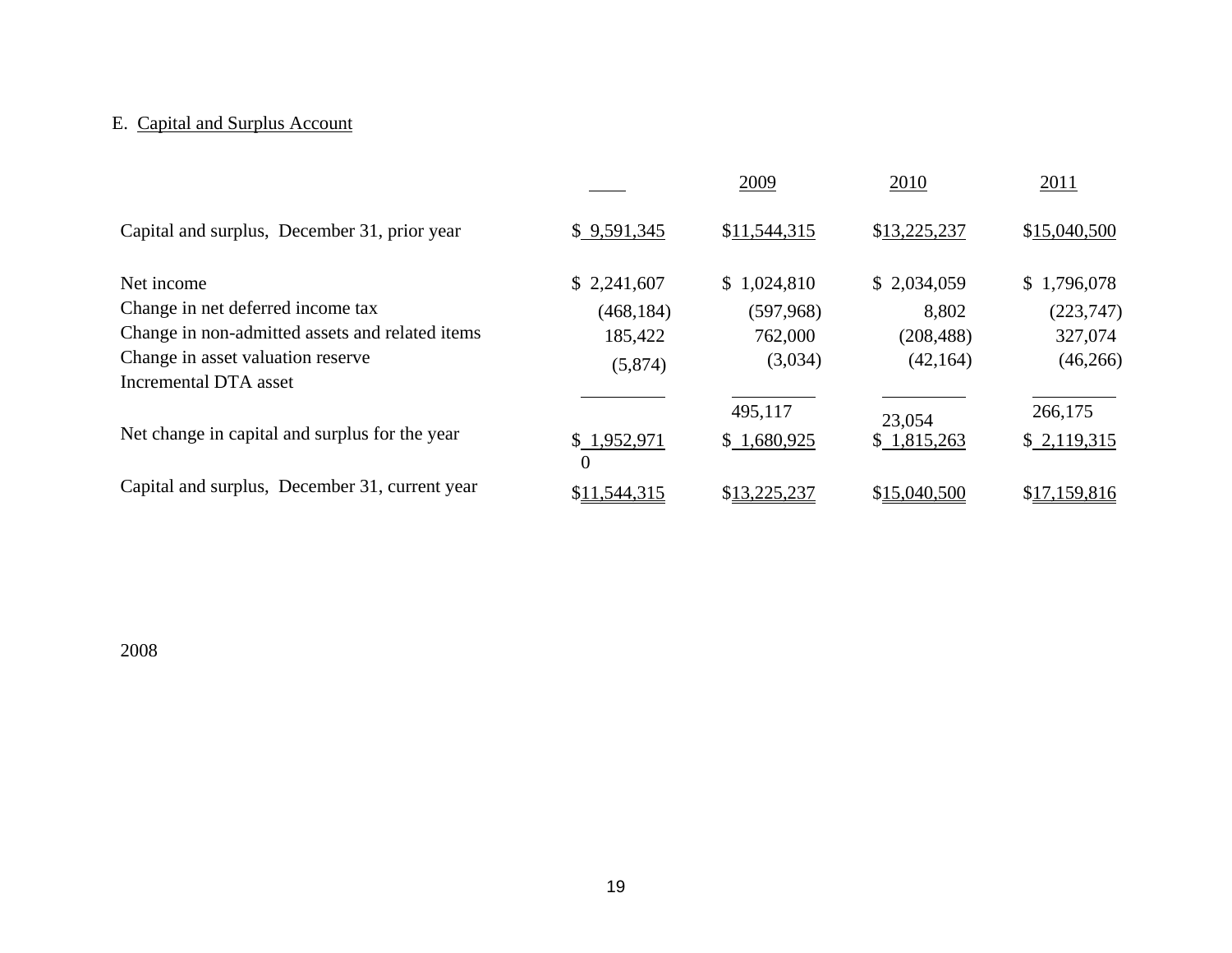#### 6. MARKET CONDUCT ACTIVITIES

<span id="page-22-0"></span>The examiner reviewed various elements of the Company's market conduct activities affecting policyholders, claimants, and beneficiaries to determine compliance with applicable statutes and regulations and the operating rules of the Company.

#### A. Advertising and Sales Activities

The examiner reviewed a sample of the Company's advertising files and the sales activities of the agency force including trade practices, solicitation and the replacement of insurance policies.

Based upon the sample reviewed, no significant findings were noted.

#### B. Underwriting and Policy Forms

The examiner reviewed a sample of new underwriting files, both issued and declined, and the applicable policy forms.

Based upon the sample reviewed, no significant findings were noted.

#### C. Treatment of Policyholders

The examiner reviewed a sample of various types of claims, surrenders, changes and lapses. The examiner also reviewed the various controls involved, checked the accuracy of the computations and traced the accounting data to the books of account.

Based upon the sample reviewed, no significant findings were noted.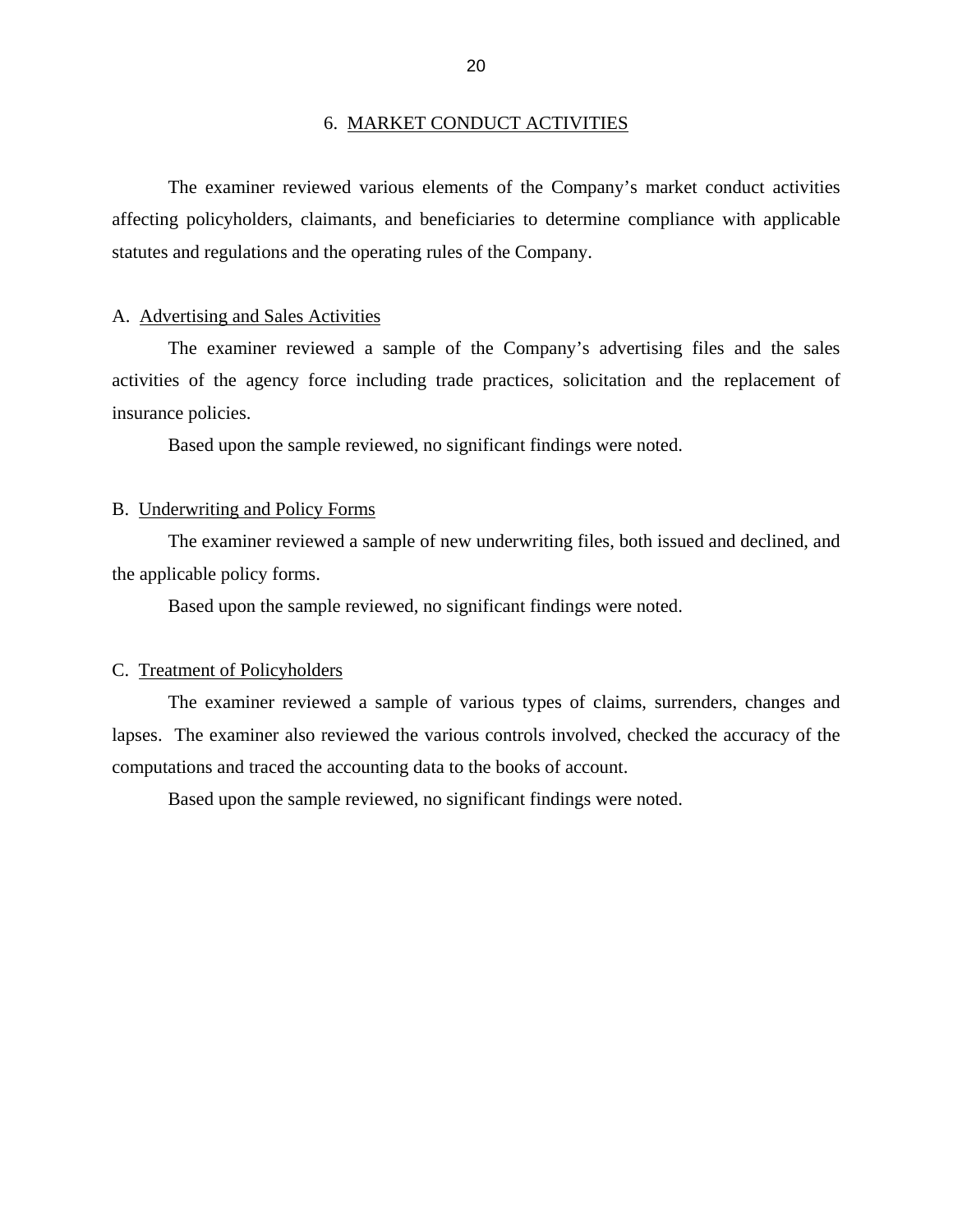#### 7. PRIOR REPORT SUMMARY AND CONCLUSIONS

Following are the violations and recommendations contained in the prior report on examination and the subsequent actions taken by the Company in response to each citation:

#### Item Description

A The examiner recommended that the Company revise its procedures related to the appointment and termination of agents to include the maintenance of the confirmation of agent licensing status in order to comply with Section 243.2(b)(5) of Department Regulation No. 152.

> The Company corrected its procedures to maintain the confirmations of the agents' licensing status in the agents file. The examiner's review of the agents' licensing file did not find any discrepancies during the current examination period.

B The Company violated Section 3230(a) of the New York Insurance Law by failing to provide an accelerated death benefit disclosure in any of the worksite policies issued to policyholders during the examination period.

> The Company mailed the disclosure to the affected policyholders in November 2008, and implemented procedures to strengthen its internal information technology and quality control checking processes. The examiner's review of accelerated death benefits did not detect any instances in which the disclosure form was not given to policyholders during the current examination period.

C The Company violated Section 3201(b)(1) of the New York Insurance Law by utilizing forms that were not filed with and approved by the Superintendent.

> The Company's review revealed that the five policies were for a product that has since been discontinued. The examiner's review of policy forms during the current examination did not reveal any violations of Section 3201(b)(1) of the New York Insurance Law.

D The examiner recommended that the Company submit its unapproved policy form to the Superintendent for approval.

> The Company filed and obtained the Superintendent's approval for the use of the previously unapproved policy form.

E The Company violated Section 403(d) of the New York Insurance Law by failing to include the required fraud warning statement on all of its claim forms.

> The Company's claim forms used during the current examination period included the required fraud warning statement.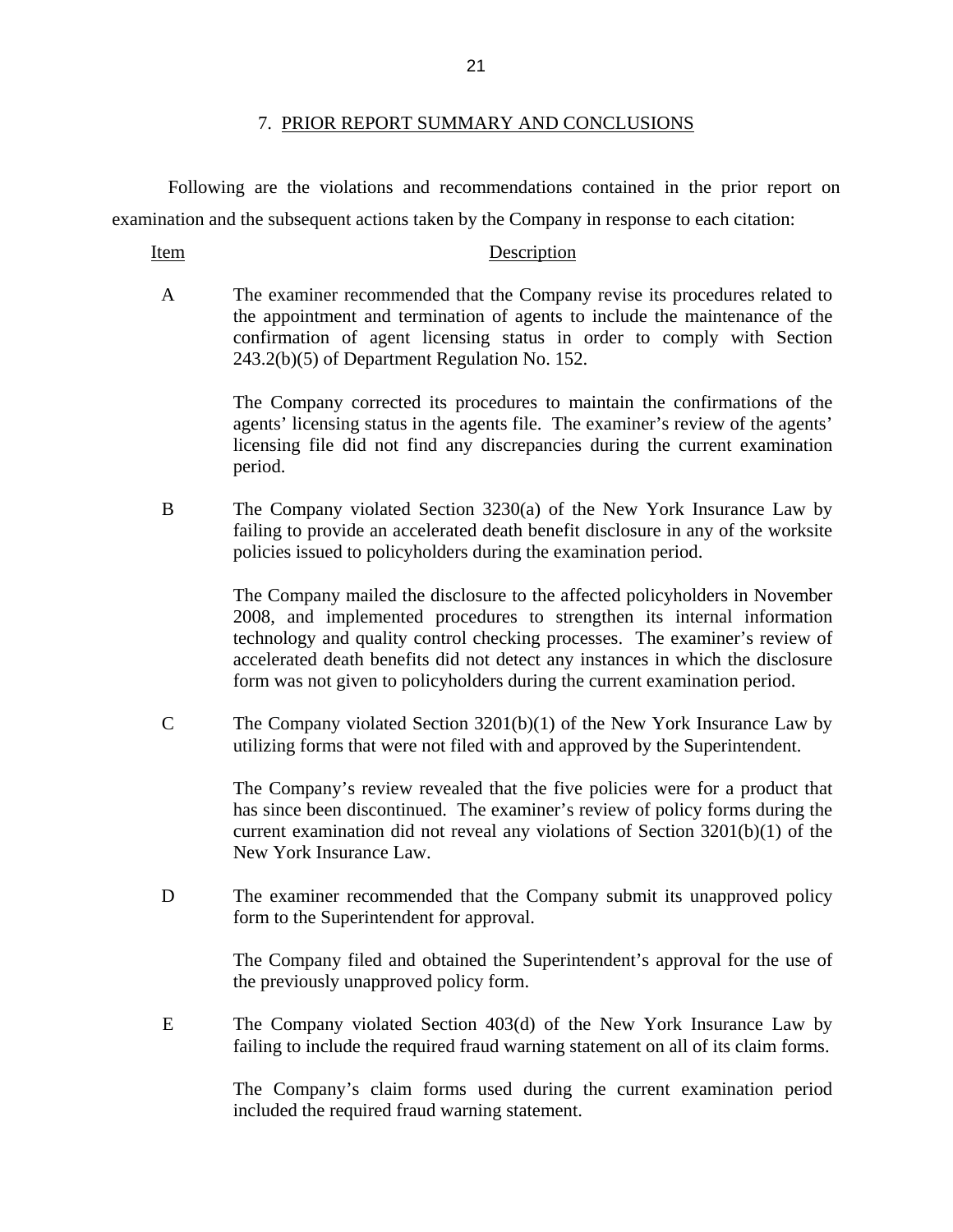#### Item Description

F The examiner recommended that the Company maintain its complaint log in accordance with Department Circular Letter No. 11 (1978).

> The Company made the necessary changes to the complaint log to comply with Department Circular Letter No. 11 (1978).

G The Company violated Section 4228(h) of the New York Insurance Law by failing to sign the supporting demonstrations related to the actuarial statements of self-support for the Company's primary policy forms.

> The examiner did not note any instances, during the current examination period, where the Company failed to comply with Section 4228(h) of the New York Insurance Law.

H The examiner recommended that the Company implement changes for documenting it's pricing and product development in the manner agreed upon with the Department.

> The Company incorporated an explicit margin for each material assumption in a manner that is consistent with a statutory valuation, as agreed to with the Department. Additionally, the margins are now appropriately documented in the Company's Actuarial Memoranda.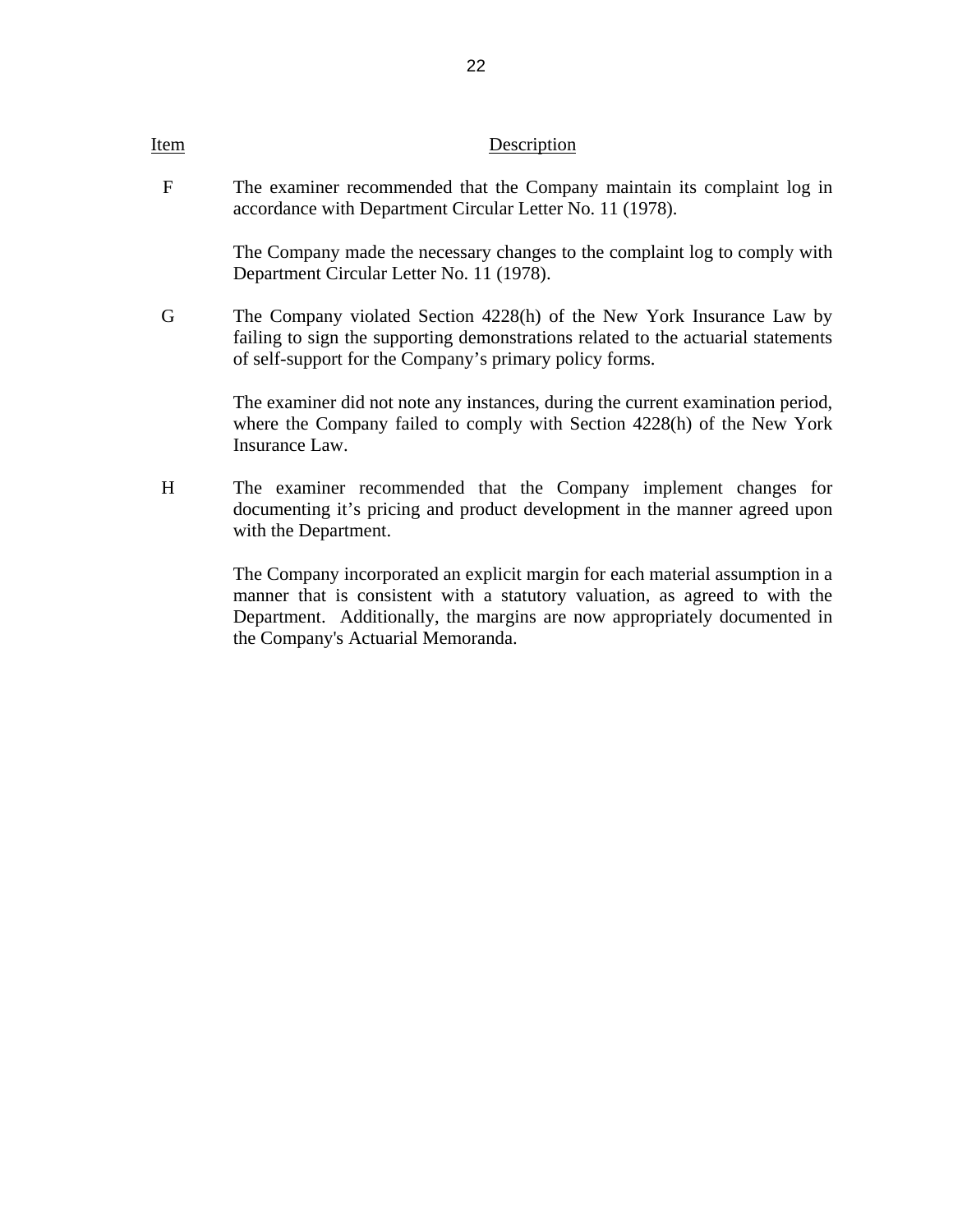Respectfully submitted,

 $\frac{1}{s}$  $\sqrt{s}$ 

**Chacko Thomas** Senior Insurance Examiner

### STATE OF NEW YORK ) )SS: COUNTY OF NEW YORK )

Chacko Thomas, being duly sworn, deposes and says that the foregoing report, subscribed by him, is true to the best of his knowledge and belief.

 $\overline{a}$  $\sqrt{s}$ /s/

 Chacko Thomas

Subscribed and sworn to before me

this day of